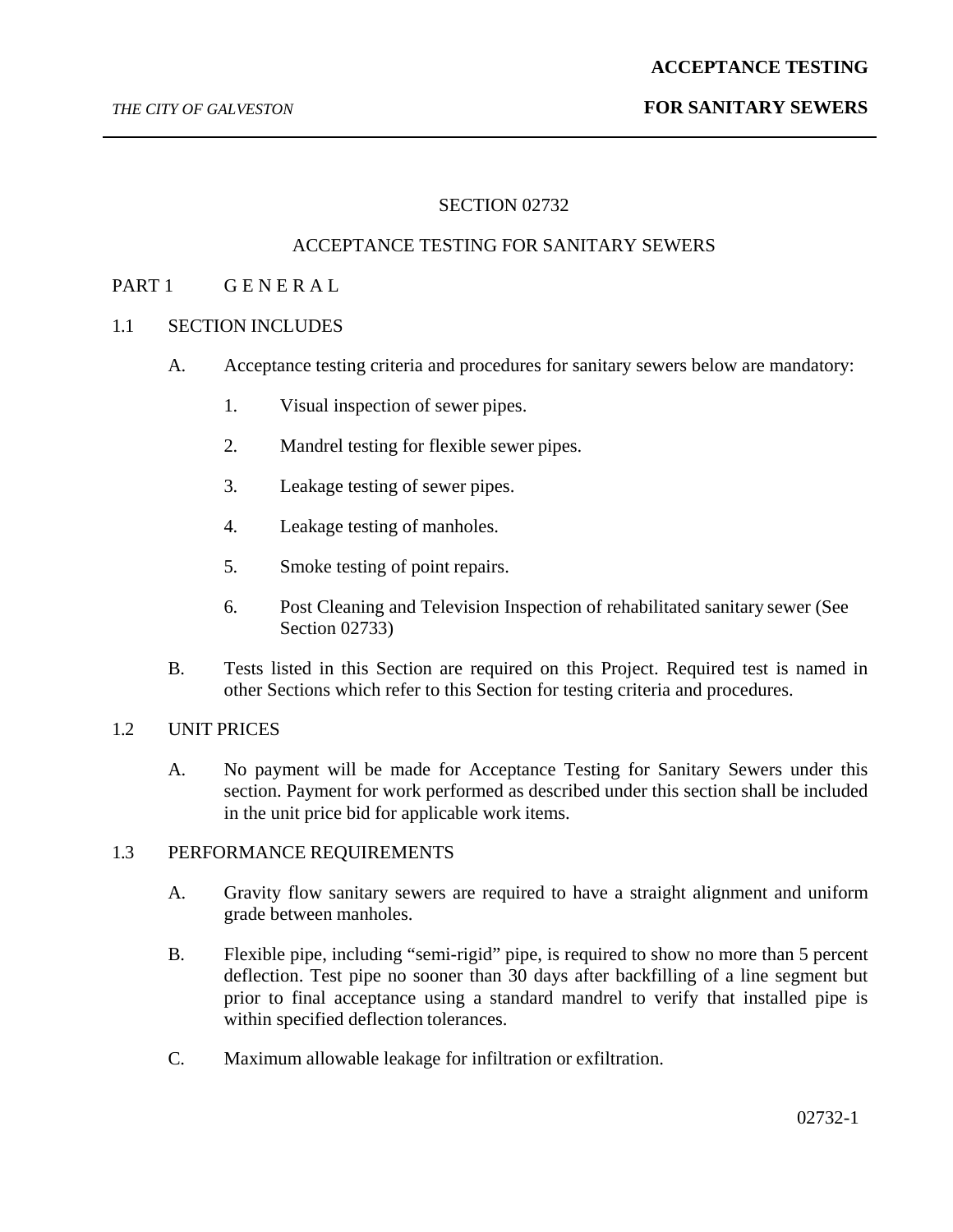- 1. The total exfiltration, as determined by a hydrostatic head test, shall not exceed 50 gallons per inch diameter per mile of pipe per 24 hours at a minimum test head of 2 feet above the crown of the pipe at the upstream manhole or 2 feet above the groundwater elevation, whichever is greater.
- 2. When pipes are installed more than 2 feet below the groundwater level, an infiltration test shall be used in lieu of the exfiltration test. The total infiltration shall not exceed 50 gallons per inch diameter per mile of pipe per 24 hours. Groundwater elevation must be at least 2 feet above the crown of the pipe at the upstream manhole.
- 3. Refer to Table 02732-1, Water Test Allowable Leakage, at the end of this Section, for measuring leakage in sewers. Perform leakage testing to verify that leakage criteria are met.
- D. Perform air testing in accordance with requirements of this Section and the Texas Commission on Environmental Quality requirements. Refer to Table 02732-2, Time Allowed for Pressure Loss from 3.5 psig to 2.5 psig, Table 02732-3, Minimum testing Times for Low Pressure Air Test, and Table 02732-4, Vacuum Test Time Table, at the end of this Section.

## 1.4 SUBMITTALS

- A. Submittals shall conform to all provisions and sections of these specifications.
- B. Test Plan: Before testing begins and in adequate time to obtain approval through the submittal process, prepare and submit a test plan for approval by Owner's Representative Include testing procedures, methods, equipment, and tentative schedule. Obtain advance written approval for deviations form the Drawings and Specifications.
- C. Test Reports: Submit test reports for each test on each segment of sanitary sewer within 7 days after testing on that segment as performed.

## 1.5 GRAVITY SANITARY SEWER QUALITY ASSURANCE

- A. Remove and replace, and retest manholes or sections of pipe which fail to meet specified requirements when tested.
- B. Provide testing reports within 7 days after completion.
- 1.6 SEQUENCING AND SCHEDULING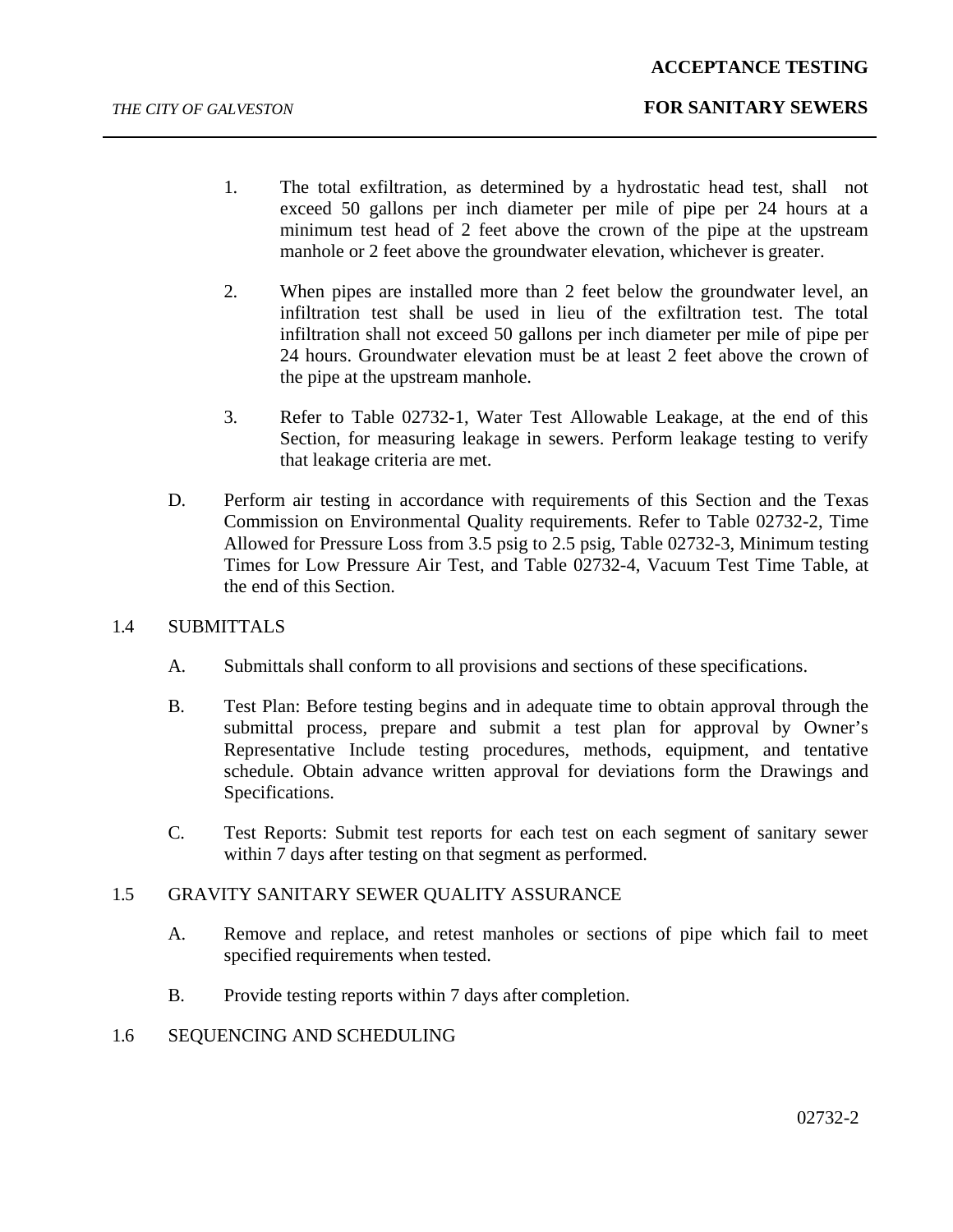- A. Perform testing as work progresses. Schedule testing so that no more than 1000 linear feet of installed sewer remains untested at any one time.
- B. Coordinate testing schedules with The Owner's Representative. Perform testing under observation of the Owner's Representative.
- PART 2 PRODUCTS

## 2.1 DEFLECTION MANDREL

- A. Mandrel Sizing. The rigid mandrel shall have an outside diameter (O.D.) equal to 95 percent of the inside diameter (I.D.) of the pipe. The inside diameter of the pipe, for the purpose of determining the outside diameter of the mandrel, shall be the average outside diameter minus two minimum wall thicknesses for O.D. controlled pipe and the average inside diameter for I.D. controlled pipe. Dimensions shall be per appropriate standard. Statistical or other "tolerance package" shall not be considered in mandrel sizing.
- B. Mandrel Design. The rigid mandrel shall be constructed of a metal or a rigid plastic material that can withstand 200 psi without being deformed. The mandrel shall have nine or more "runners" or "legs" as long as the total number of legs is an odd number. The barrel section of the mandrel shall have a length of at least 75 percent of the inside diameter of the pipe. The rigid mandrel shall not have adjustable or collapsible legs which would allow reduction in mandrel diameter during testing. A proving ring shall be provided and used for verifying each size mandrel.
- C. Proving Ring. Furnish a "proving ring" with each mandrel. Fabricate the ring of 2 inch-thick, 3-inch-wide bar steel to a diameter 0.02-inches larger than approved mandrel diameter.
- D. Mandrel Dimensions (5% allowance). Average inside diameter and minimum mandrel diameter are specified in Table 02732-5, Pipe vs. Mandrel Diameter, at the end of this Section. Mandrels for higher strength, thicker wall pipe or other pipe not listed in the table may be used when approved by the Owner's Representative.

## 2.2 EXFILTRATION TEST

- A. Test Equipment:
	- 1. Pipe plugs.
	- 2. Pipe risers where the manhole cone is less than 2 feet above highest point in pipe or service lead.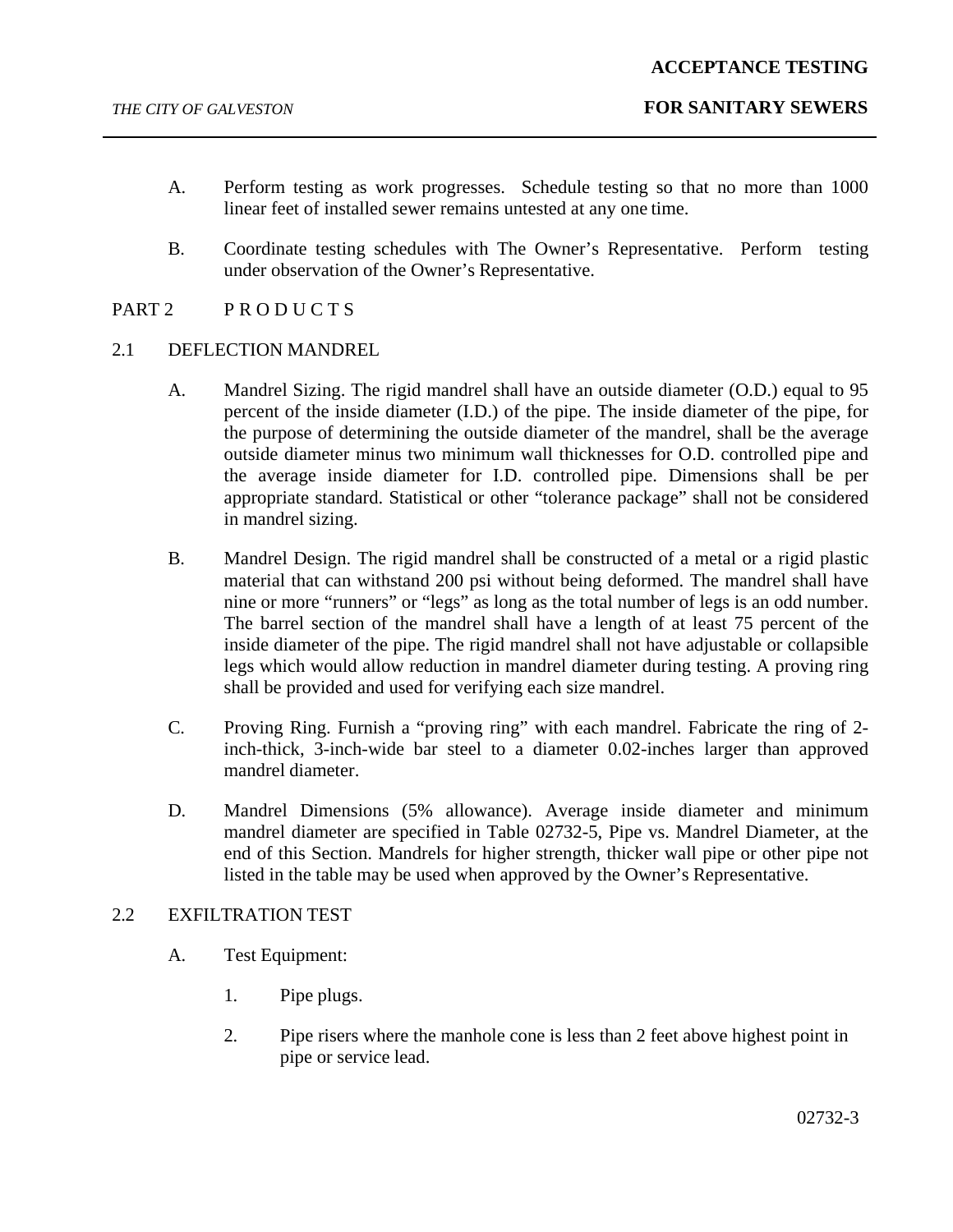## 2.3 INFILTRATION TEST

- A. Test Equipment:
	- 1. Calibrated 90° V-notch weir.
	- 2. Pipe plugs.

### 2.4 LOW PRESSURE AIR TEST

- A. Minimum Requirement for Equipment:
	- 1. Control panel.
	- 2. Low-pressure air supply connected to control panel.
	- 3. Pneumatic plugs: Acceptable size for diameter of pipe to be tested; capable of withstanding internal test pressure without leaking or requiring external bracing.
	- 4. Air hoses from control panel to:
		- a. Air supply
		- b. Pneumatic plugs
		- c. Sealed line for pressuring
		- d. Sealed line for monitoring internal pressure
- B. Testing Pneumatic Plugs: Place a pneumatic plug in each end of a length of pipe on the ground. Pressurize plugs to 25 psig; then pressurize sealed pipe to 5 psig. Plugs are acceptable if they remain in place against the test pressure without external aids.

## 2.5 GROUND WATER DETERMINATION

A. Equipment: Pipe probe or small diameter casing for ground water elevation determination.

## 2.6 SMOKE TESTING

- A. Equipment:
	- 1. Pneumatic plugs.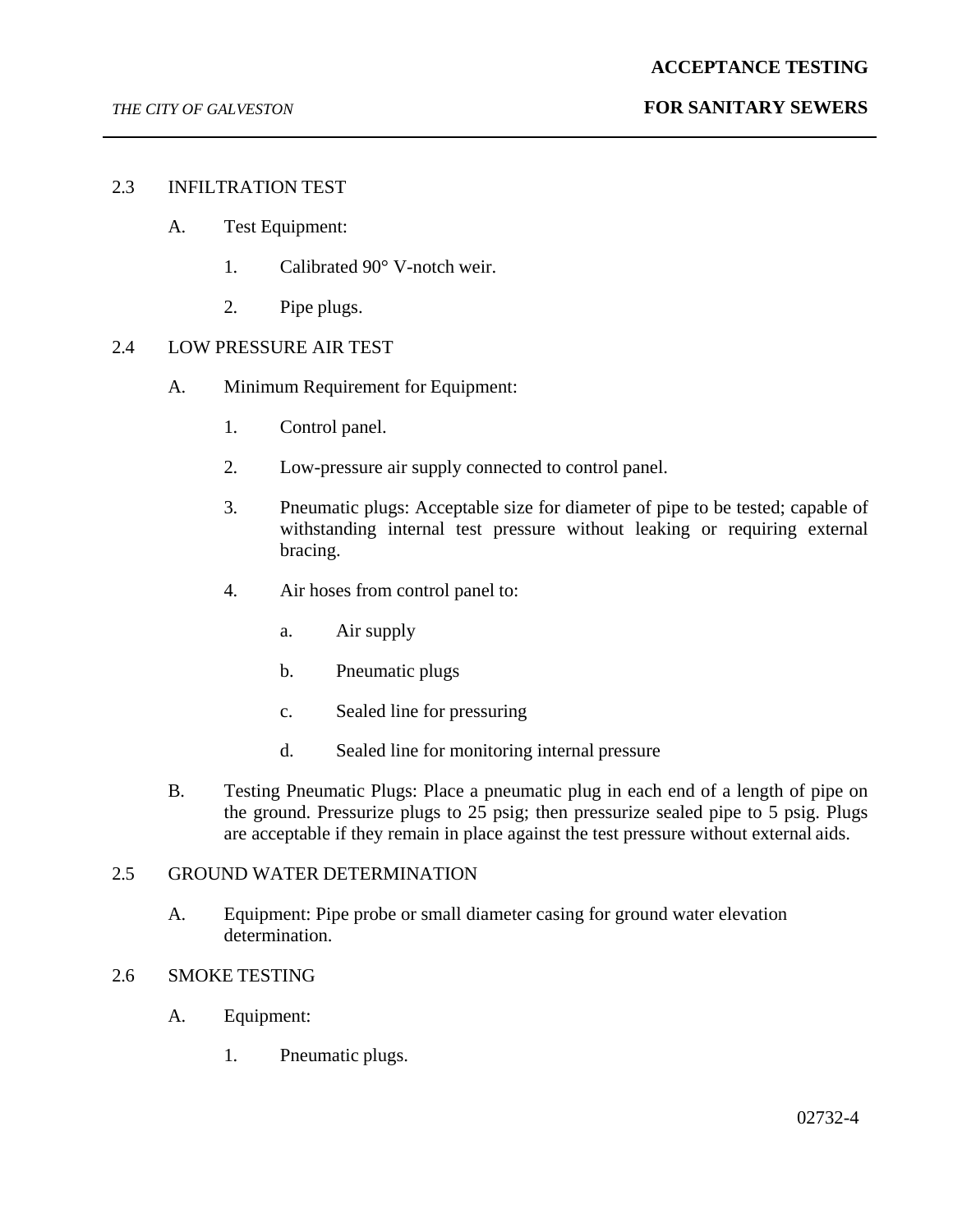- 2. Smoke generator as supplied by Superior Signal Company, or an approved equal.
- 3. Blowers producing 2500 scfm minimum.

## PART 3 EXECUTION

## 3.1 PREPARATION

- A. Provide labor, equipment, tools, test plugs, risers, air compressor, air hose, pressure meters, pipe probe, calibrated weirs, or any other device necessary for proper testing and inspection.
- B. The selection of test methods and pressures for gravity sanitary sewers shall be determined based on ground water elevation. Determine ground water elevation using equipment and procedures conforming to Section 01563-Control of Ground Water and Surface Water.

## 3.2 VISUAL INSPECTION OF GRAVITY SANITARY SEWERS

A. Check pipe alignment visually by flashing a light between structures. Verify if alignment is true and no pipes are misplaced. In case of misalignment or damaged pipe, remove and re-lay or replace pipe segment.

## 3.3 MANDREL TESTING FOR GRAVITY SANITARY SEWERS

- A. Perform deflection testing on flexible and semi-rigid pipe to confirm pipe has no more than 5 percent deflection. Mandrel testing shall conform to ASTM D 3034. Perform testing no sooner than 30 days after backfilling of line segment, but prior to final acceptance testing of the line segment.
- B. Pull the approved mandrel by hand through sewer sections. Replace any section of sewer not passing the mandrel. Mandrel testing is not required for stubs.
- C. Retest repaired or replaced sewer sections.

## 3.4 LEAKAGE TESTING FOR GRAVITY SANITARY SEWERS

- A. Test Options:
	- 1. Test gravity sanitary sewer pipes for leakage by either exfiltration or infiltration methods, as appropriate, or with low pressure air testing.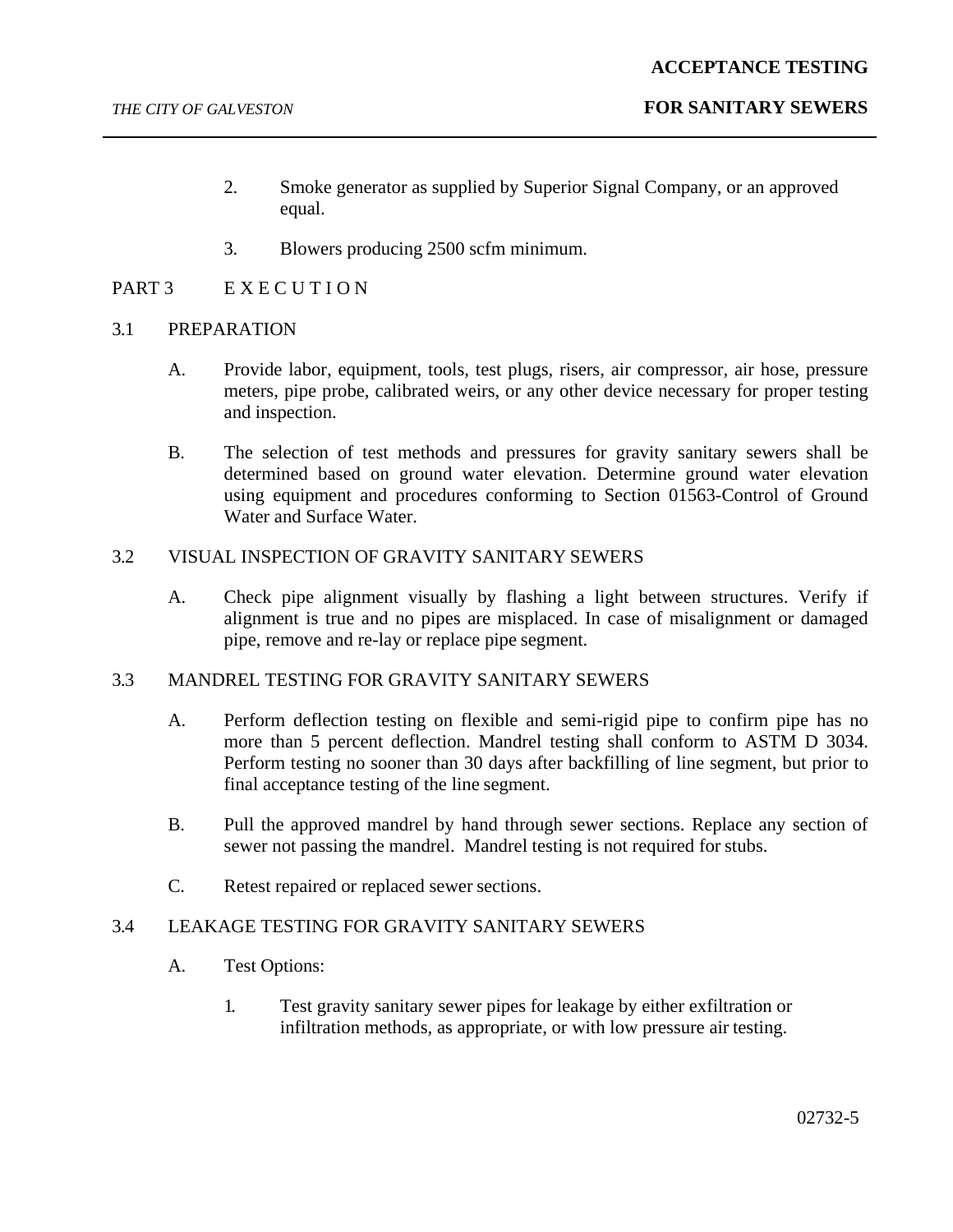- 2. Test new or rehabilitated sanitary sewer manholes with water or low-pressure air. Manholes tested with low-pressure air shall undergo a physical inspection prior to testing.
- 3. Leakage testing shall be performed after backfilling of a line segment, and prior to tie-in of service connections.
- 4. If no installed piezometer is within 500 feet of the sewer segment, Contractor shall provide a temporary piezometer for this purpose.
- B. Compensating for Ground Water Pressure:
	- 1. Where ground water exists, install a pipe nipple at the same time sewer line is placed. Use a  $\frac{1}{2}$  - inch capped pipe nipple approximately 10 inches long. Make the installation through manhole wall on top of the sewer line where line enters manhole.
	- 2. Immediately before performing line acceptance test, remove cap, clear pipe nipple with air pressure, and connect a clear plastic tube to nipple. Support tube vertically and allow water to rise in the tube. After water stops rising, measure height in feet of water over invert of the pipe. Divide this height by 2.3 feet/psi to determine the ground water pressure to be used in line testing.
- C. Exfiltration test:
	- 1. Determine ground water elevation.
	- 2. Plug sewer in downstream manhole.
	- 3. Plug incoming pipes in upstream manhole.
	- 4. Install riser pipe in outgoing pipe of upstream manhole if highest point in service lead (house service) is less than 2 feet below bottom of manhole cone.
	- 5. Fill sewer pipe and manhole or pipe riser, if used, with water to a point 2-1/2 feet above highest point in sewer pipe, house lead, or ground water table, whichever is highest.
	- 6. Allow water to stabilize for one to two hours. Take water level reading to determine drop of water surface, in inches, over a one-hour period, and calculate water loss (1 inch of water in 4 feet diameter manhole equals 8.22 gallons) or measure the quantity of water required to keep water at same level. Loss shall not exceed that calculated from allowable leakage according to Table 02732-1 at the end of this section.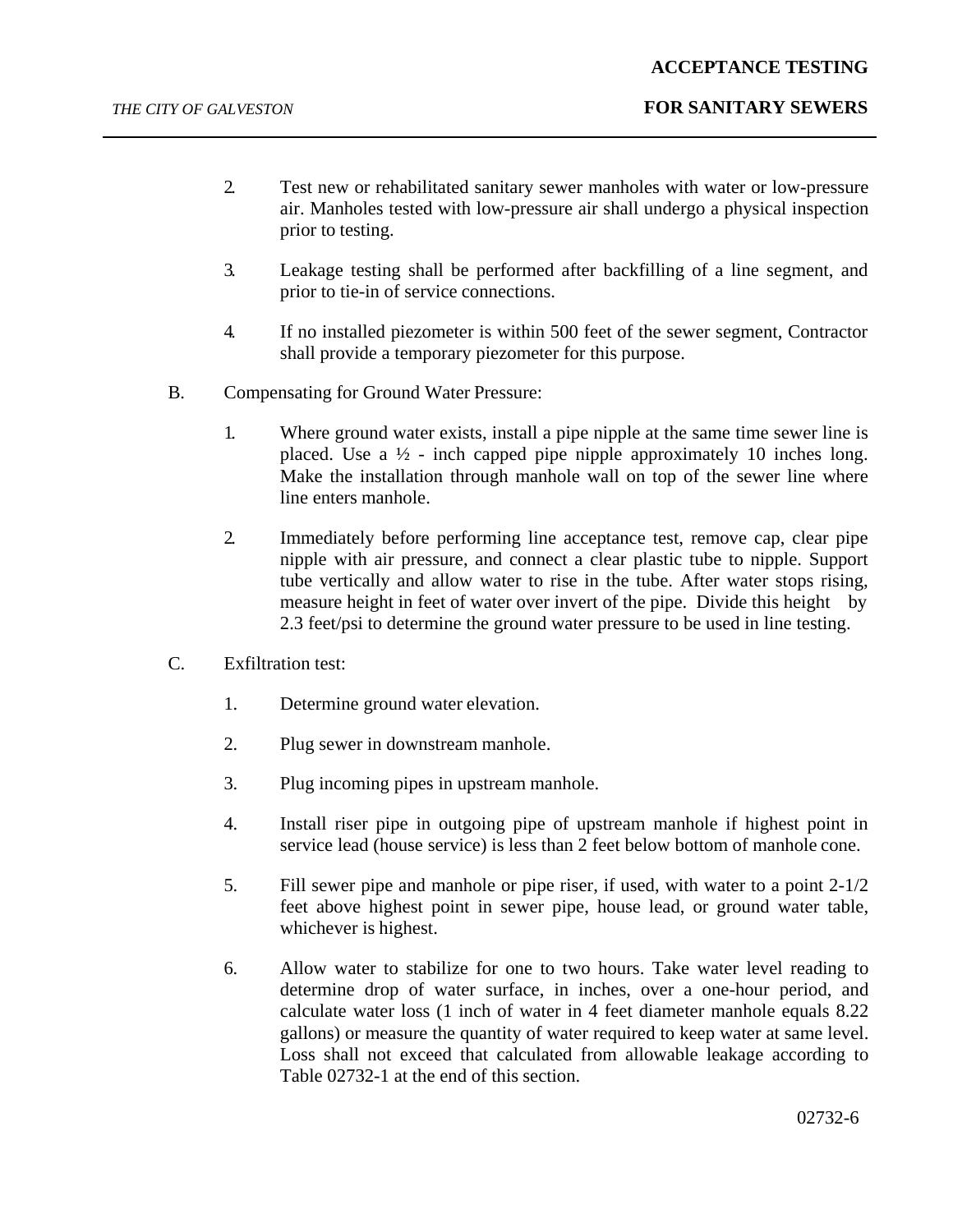- D. Infiltration test: Ground water elevation must be not less than 2.0 feet above highest point of sewer pipe or service lead (house service).
	- 1. Determine ground water elevation.
	- 2. Plug incoming pipes in upstream manhole.
	- 3. Insert calibrated 90° V-notch weir in pipe on downstream manhole.
	- 4. Allow water to rise and flow over weir until it stabilizes.
	- 5. Take five readings of accumulated volume over a period of 2 hours and use average for infiltration. The average must not exceed that calculated for 2 hours from allowable leakage according to the Table 02732-1 at the end of this Section.
- E. Low Air Pressure Test: When using this test conform to ASTM C 828, ASTM C 924, or ASTM F 1417, as applicable, with holding time not less than that listed in Table 02732-2.
	- 1. Air testing for sections of pipe shall be limited to lines less than 36-inch average inside diameter.
	- 2. Lines 36-inch average inside diameter and larger shall be "joint" tested at each joint. The minimum time allowable for the pressure to drop from 3.5 pounds per square inch gauge to 2.5 pounds per square inch during a joint test shall be 10 seconds, regardless of pipe size. "Joint Test" shall be conducted as follows:
		- a. Each joint shall be tested successfully.
		- b. Joint Tester shall be set over joint to be tested so that the two inflation tubes straddle the joint.
		- c. Inflate "inflation tubes" to 25 psig to seal off joint to be tested.
		- d. Apply air pressure into void between inflation tubes until pressure reaches 4 psig.
		- e. After pressure has stabilized, bleed air pressure back to 3.5 psig.
		- f. Record time required for pressure to drop from 3.5 psig to 2.5 psig.
		- g. If the time in seconds for the air pressure to decrease from 3.5 psig to 2.5 psig is greater than 10 seconds, the joint shall be presumed to be free from defect. When the time is less than 10 seconds pipe breakage,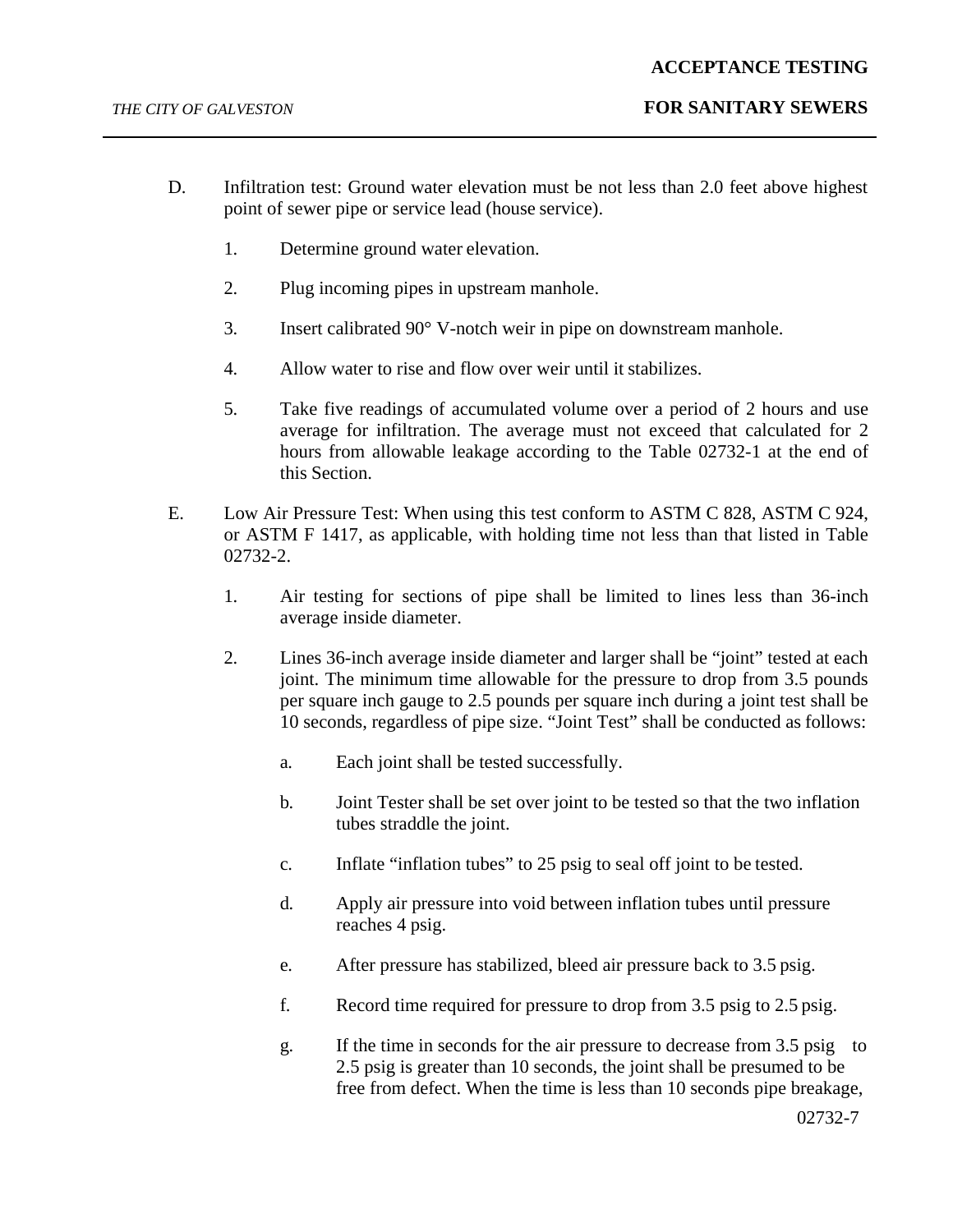## *THE CITY OF GALVESTON* **FOR SANITARY SEWERS**

joint leakage or leaking tester seals are indicated and an inspection must be made to determine the cause. The contractor shall effect such repairs as may be required to accomplish a successful air joint test.

- h. The joint shall be air tested before the pipe has been backfilled. Air testing shall be performed as pipe installation progresses.
- 3. For pipe sections less than 36-inch average inside diameter:
	- a. Determine ground water level.
	- b. Plug both ends of pipe. For concrete pipe, flood pipe and allow 2 hours to saturate concrete. Then drain and plug concrete pipe.
	- c. After a manhole-to-manhole section of sanitary sewer main has been sliplined and prior to any service lines being connected to new liner, plug liner at each manhole with pneumatic plugs.
	- d. Pressurize pipe to 4.0 psig. Increase pressure 1.0 psi for each 2.3 feet of ground water over highest point in the system. Allow pressure to stabilize for 2 to 4 minutes. Adjust pressure to start at 3.5 psig (plus adjustment for ground water table). See Table 02732-2 at the end of this Section.
	- e. To determine air loss, measure the time interval for pressure to drop to 2.5 psig. The time must exceed that listed in the Table 02732-2 at the end of this Section for pipe diameter and length. For sliplining, use diameter of carrier pipe.
- F. Retest: Any section of pipe which fails to meet requirements shall be repaired and retested.

## 3.5 TEST CRITERIA TABLES

- A. Exfiltration and Infiltration Water Tests: Refer to Table 02732-1, Water Test Allowable Leakage, at the end of this Section.
- B. Low Pressure Air Test:
	- 1. Times in Table 02732-2, Time Allowed for Pressure Loss From 3.5 psig to 2.5 psig, at the end of this Section, are based on the equation from Texas Commission on Environmental Quality (TCEQ) Design Criteria  $317.2(a)(4)(B)$ .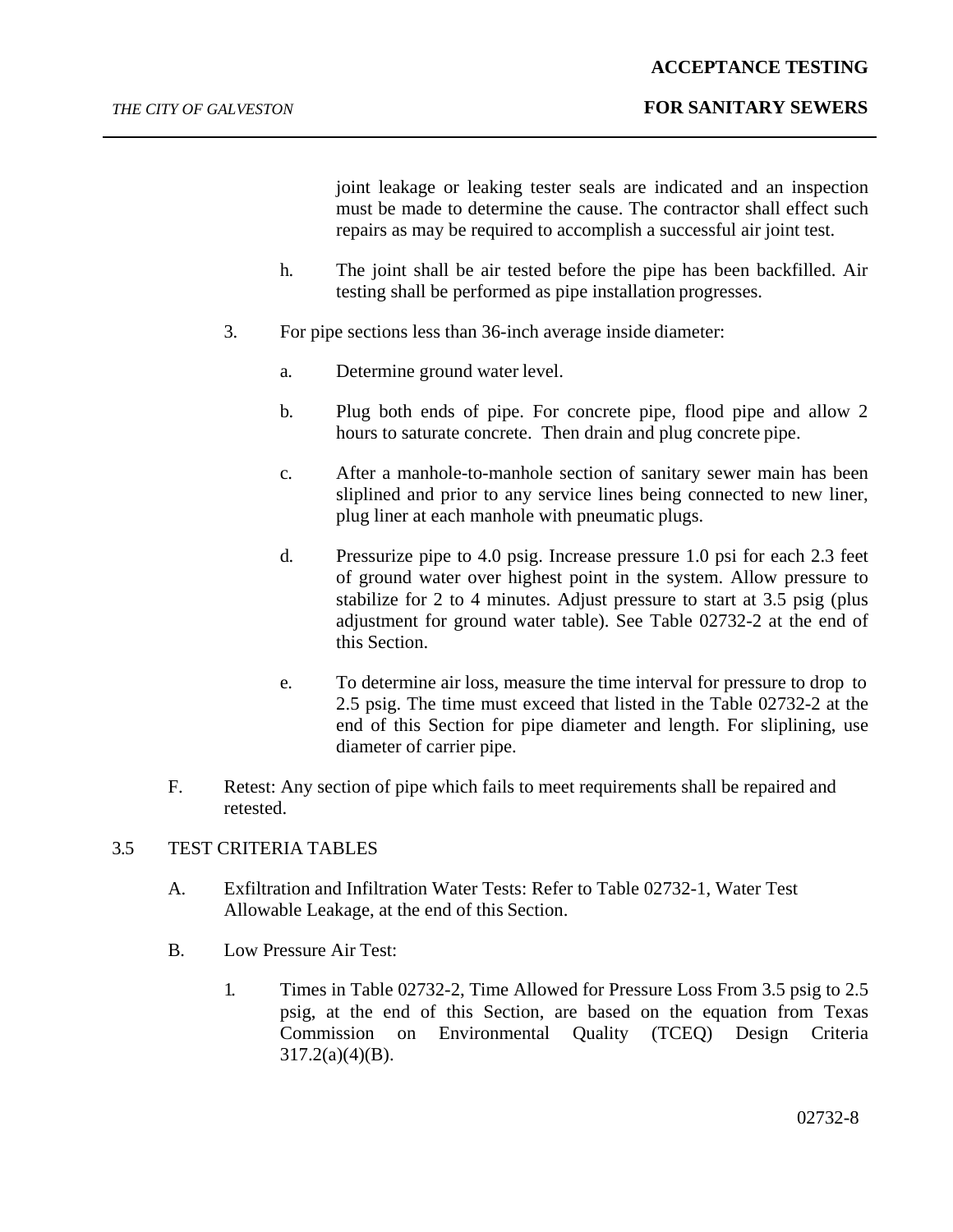$T = 0.0850$  (D) (K)/ (Q)

### where:

|   |     | time for pressure to drop 1.0 pounds per square inch gauge in       |
|---|-----|---------------------------------------------------------------------|
|   |     | seconds                                                             |
| К | $=$ | 0.000419 DL, but not less than 1.0                                  |
| D | $=$ | average inside diameter in inches                                   |
|   | $=$ | length of line of same pipe size in feet                            |
| Q | $=$ | rate of loss, 0.0015 ft <sup>3</sup> /min./sq. ft. internal surface |

- 2. Since a K value of less than 1.0 shall not be used, there are minimum testing times for each pipe diameter as given in Table 02732-3, Minimum Testing Times for Low Pressure Air Test.
- 3. Notes:
- (a). When two sizes of pipe are involved, the time shall be computed by the ratio of lengths involved.
- (b). Lines with 27-inch average inside diameter and larger may be air tested at each joint.
- (c). Line with an average inside diameter greater than 36 inches must be air tested for leakage at each joint.
- (d). If the joint test is used, a visual inspection of the joint shall be performed immediately after testing.
- (e). For joint test, the pipe is to be pressurized to 3.5 psi greater than the pressure exerted by groundwater above the pipe. Once the pressure has stabilized, the minimum times allowable for the pressure to drop from 3.5 pounds per square inch gauge to 2.5 pounds per square inch gauge shall be 10 seconds.

## 3.6 LEAKAGE TESTING FOR MANHOLES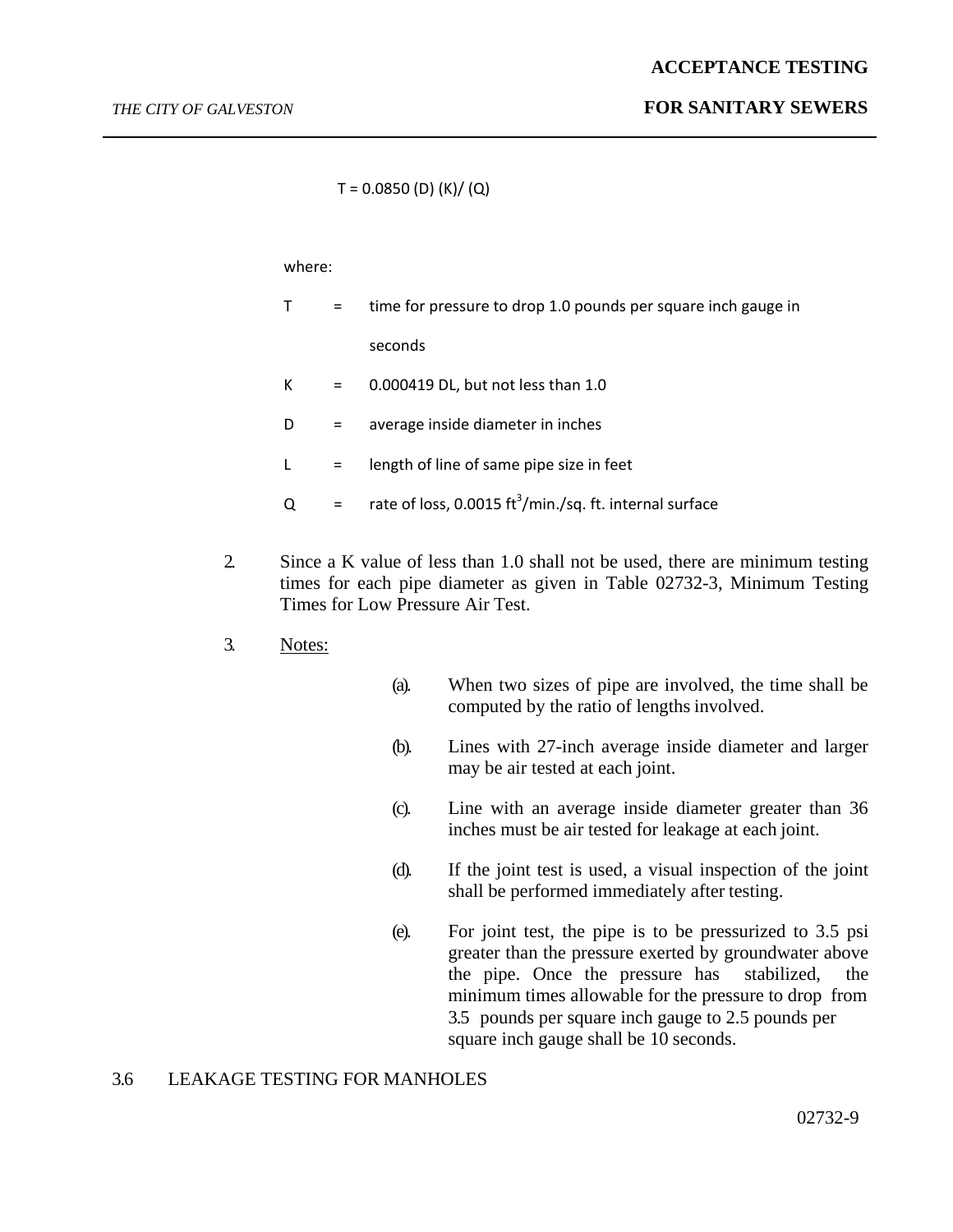- A. After completion of manhole construction, wall sealing, or rehabilitation, but prior to backfilling, test manholes for water tightness using hydrostatic or vacuum testing procedures.
- B. Plug influent and effluent lines, including service lines, with suitably sized pneumatic or mechanical plugs. Ensure plugs are properly rated for pressures required for test; follow manufacturer's safety and installation recommendations. Place plugs a minimum of 6 inches outside of manhole walls. Brace inverts to prevent lines from being dislodged if lines entering manhole have not been backfilled.
- C. Vacuum Testing:
	- 1. Install vacuum tester head assembly at top access point of manhole and adjust proper seal on straight top section of manhole structure. Following manufacturer's instructions and safety precautions, inflate sealing element to the recommended maximum inflation pressure; do not overinflate.
	- 2. Evacuate manhole with vacuum pump to 10 inches mercury (Hg), disconnect pump, and monitor vacuum for the time period specified in Table 02732-4, Vacuum Test Time Table.
	- 3. If the drop in vacuum exceeds 1 inch Hg over the specified time period tabulated above, locate leaks, complete repairs necessary to seal manhole and repeat test procedure until satisfactory results are obtained.
- D. Hydrostatic Exfiltration Testing: Hydrostatic exfiltration testing shall be performed as follows:
	- 1. Seal wastewater lines coming into the manhole with an internal pipe plug. Then, fill the manhole with water and maintain it full for at least one hour.
	- 2. The maximum leakage for hydrostatic testing shall be 0.025 gallons per foot of manhole diameter per foot of manhole depth per hour.
	- 3. If water loss exceeds amount tabulated above, locate leaks, complete repairs necessary to seal manhole and repeat test procedure until satisfactory results are obtained.

## 3.7 SMOKE TEST PROCEDURE FOR POINT REPAIRS

- A. Application: Perform smoke test to:
	- 1. Locate points of line failure for point repair.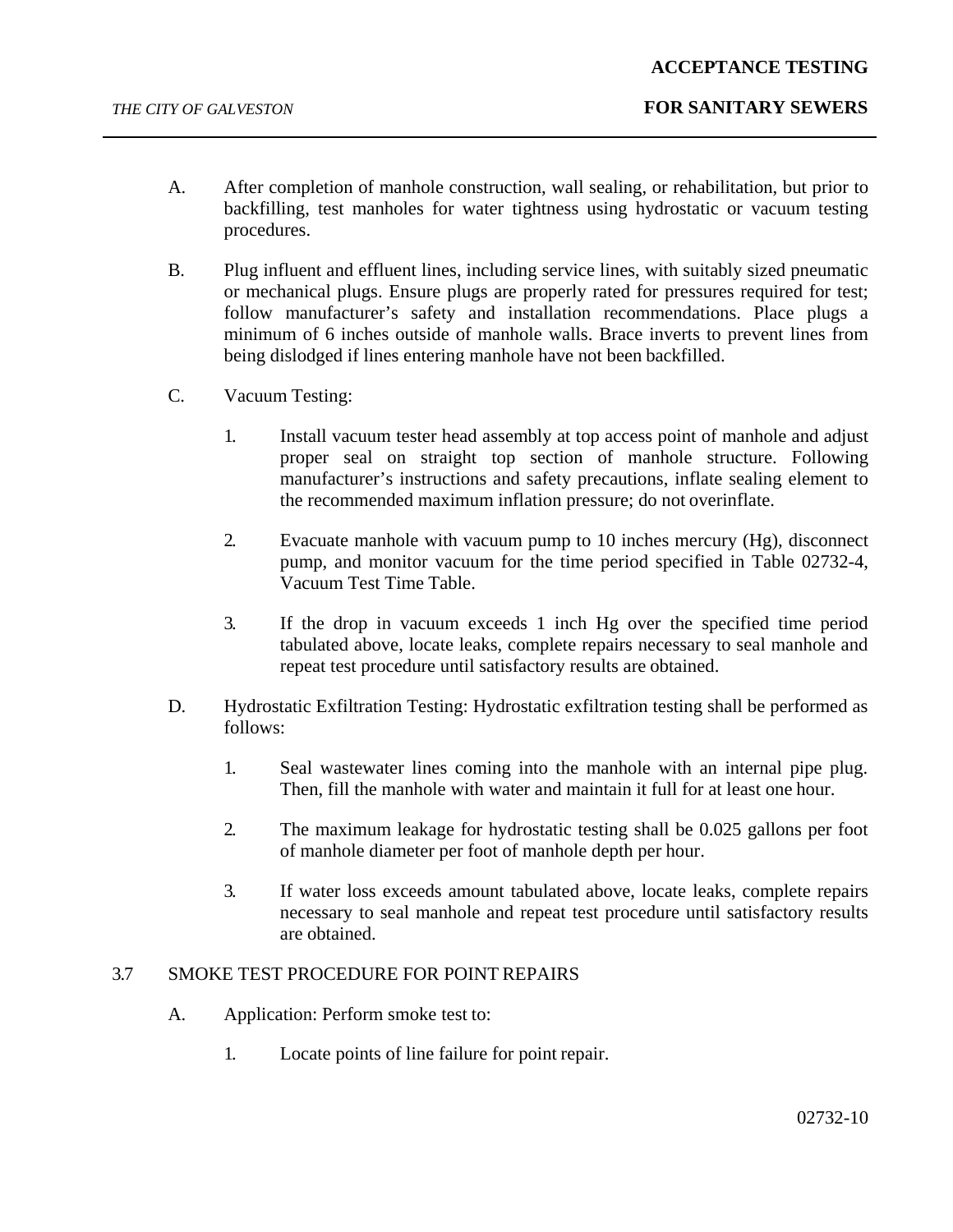- 2. Determine if point repairs are properly made.
- 3. Determine if service connections have been reconnected to the rehabilitated sewer.
- 4. Check integrity of connections to newly replaced service taps to liners and to existing private service connections.
- B. Limitations: Do not backfill service taps until completion of this test. Test only those taps in a single manhole section at any one time. Keep the number of open excavations to a minimum.
- C. Preparation: Prior to smoke testing, give written notice to area residents no fewer than 2 days, nor more than 7 days, prior to proposed testing. Also give notice to City's Police and Fire Departments 24 hours prior to actual smoke testing.
- D. Isolate Section: Isolate manhole section to be tested from adjacent manhole sections to keep smoke localized. Temporarily seal the annular space at manhole for sliplined sections.
- E. Smoke Introduction:
	- 1. Operate equipment according to manufacturer's recommendation and as approved by Owner's Representative.
	- 2. Conduct test by forcing smoke from smoke generators through sanitary sewer main and service connections. Operate smoke generators for a minimum of 5 minutes.
	- 3. Introduce smoke into upstream and downstream manholes as appropriate. Monitor the tap/connection for smoke leaks. Note sources of leaks.
- F. Repair and Retest: Repair and replace any taps or connections noted as leaking and then retest. Taps and connections may be left exposed in only one manhole section at a time. If repair or replacement, testing or retesting, and backfilling of the excavation is not completed within one workday, properly barricade and cover each excavation as approved by Owner's Representative.
- G. Service Connections: On houses where smoke does not issue from plumbing vent stacks to confirm reconnection of sewer service to the newly installed liner pipe, perform a dye test to confirm reconnection. Introduce dye into the service line through a plumbing fixture inside the structure or a sewer cleanout immediately outside the structure and flush with water. Observe flow at service reconnection or downstream manhole. Detection of dye confirms a reconnection.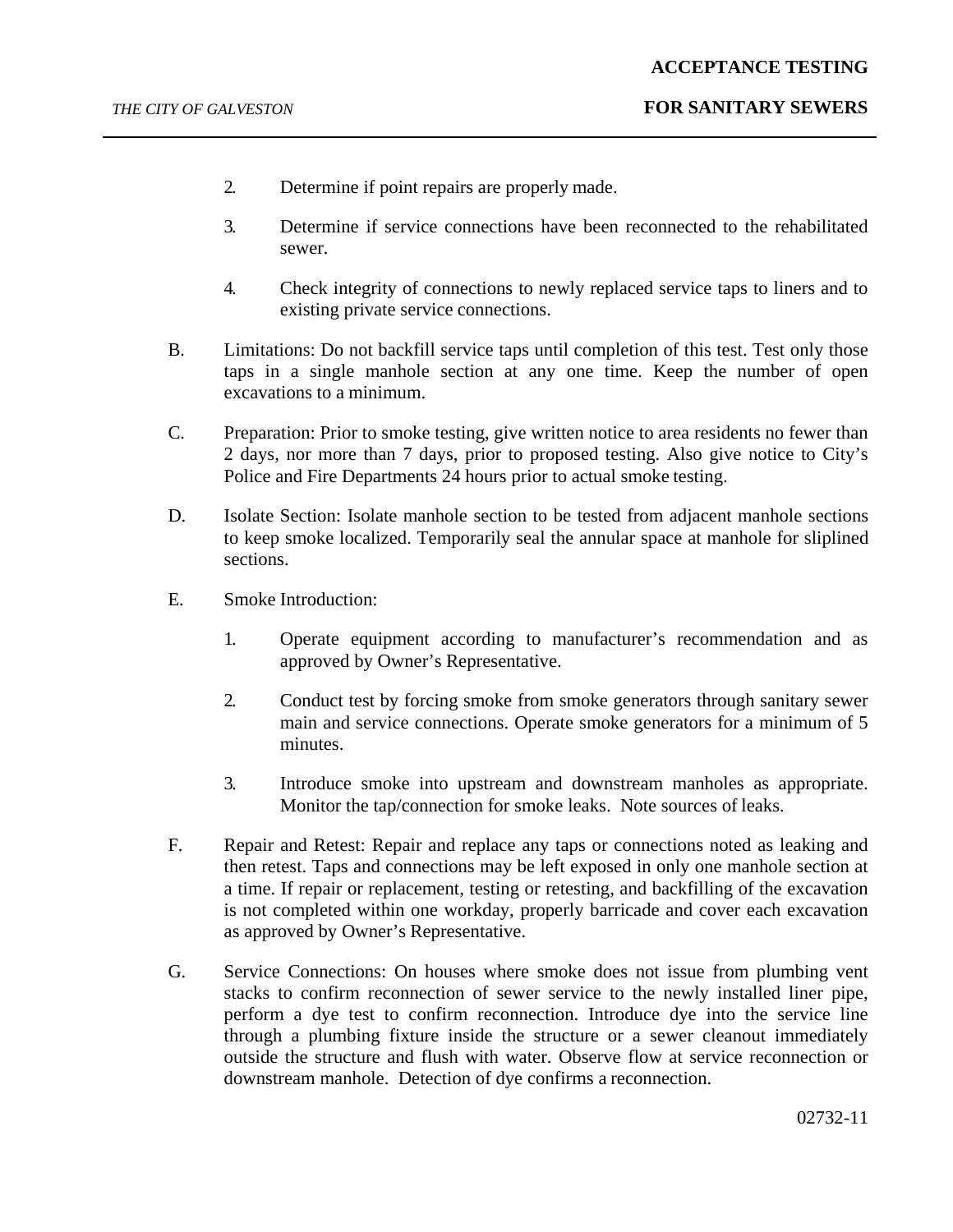| <b>DIAMETER</b><br>OF RISER OR   | <b>VOLUME PER INCH OF DEPTH</b>                      |         | ALLOWANCE LEAKAGE*     |                                                          |  |
|----------------------------------|------------------------------------------------------|---------|------------------------|----------------------------------------------------------|--|
| <b>STACK IN</b><br><b>INCHES</b> | Inch                                                 | Gallons | Pipe Size in<br>Inches | Gallon/Minute per<br>100 Ft.                             |  |
| $\mathbf{1}$                     | 0.7854                                               | .0034   | 6                      | 0.0039                                                   |  |
| $\overline{2}$                   | 3.1416                                               | .0136   | 8                      | 0.0053                                                   |  |
| 2.5                              | 4.9087                                               | .0212   | 10                     | 0.0066                                                   |  |
| $\overline{3}$                   | 7.0686                                               | .0306   | 12                     | 0.0079                                                   |  |
| $\overline{4}$                   | 12.5664                                              | .0306   | 15                     | 0.0099                                                   |  |
| 5                                | 19.6350                                              | .0544   | 18                     | 0.0118                                                   |  |
| 6                                | 28.2743                                              | .1224   | 21                     | 0.0138                                                   |  |
| 8                                | 50.2655                                              | .2176   | 24                     | 0.0158                                                   |  |
|                                  |                                                      |         | 27                     | 0.0177                                                   |  |
|                                  |                                                      |         | 30                     | 0.0197                                                   |  |
|                                  |                                                      |         | 36                     | 0.0237                                                   |  |
|                                  |                                                      |         | 42                     | 0.0276                                                   |  |
| value for 1" diameter.           | For other diameters, multiply square of diameters by |         | mile per 24 hours.     | Equivalent to 50 gallons per inch of inside diameter per |  |

## TABLE 02732-1 WATER TEST ALLOWABLE LEAKAGE

\* Allowable leakage rate shall be reduced to 10 gallons per inch of inside diameter per mile per 24 hours, when sewer is identified as located within the 25-year flood plain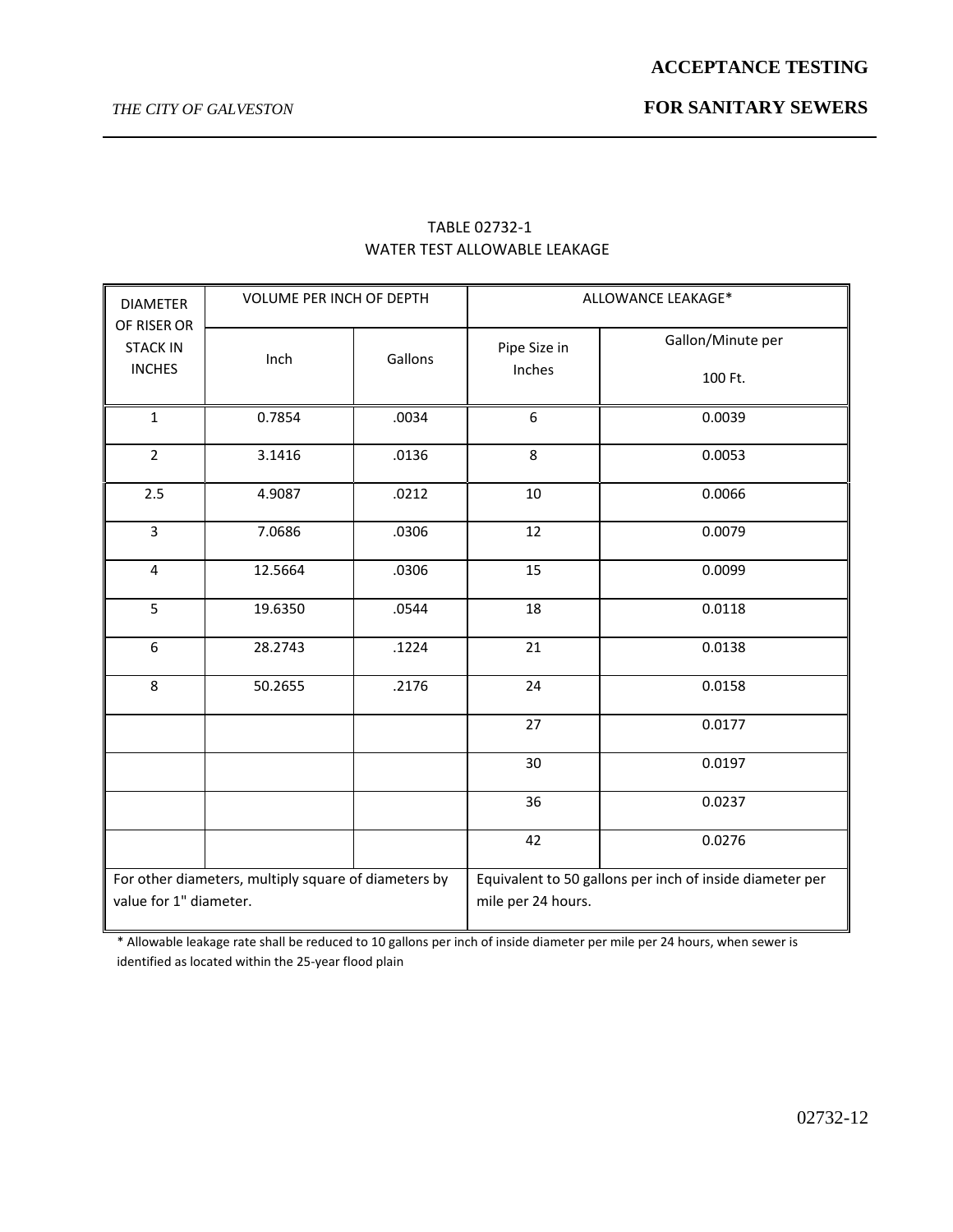## *THE CITY OF GALVESTON* **FOR SANITARY SEWERS**

#### TABLE 02732-2

### TIME ALLOWED FOR PRESSURE LOSS FROM 3.5 PSIG TO 2.5 PSIG

|         |            |            | Time for | Specification Time for Length (L) Shown (min. sec) |        |        |        |        |               |        |        |               |        |        |
|---------|------------|------------|----------|----------------------------------------------------|--------|--------|--------|--------|---------------|--------|--------|---------------|--------|--------|
| Pipe    | Minimum    | Length for | Longer   |                                                    |        |        |        |        |               |        |        |               |        |        |
| Diamete | Time       | Minimum    | Length   | 100 ft.                                            | 150 ft | 200 ft | 250 ft | 300 ft | 350 ft        | 400 ft | 450 ft | 500 ft        | 550 ft | 600 ft |
| r(in)   | (min. sec) | Time (ft)  | (sec/ft) |                                                    |        |        |        |        |               |        |        |               |        |        |
| 6       | 5:40       | 398        | 0.8548   | 5:40                                               | 5:40   | 5:40   | 5:40   | 5:40   | 5:40          | 5:42   | 6:25   | 7:07          | 7:50   | 8:33   |
| 8       | 7:33       | 298        | 1.5196   | 7:33                                               | 7:33   | 7:33   | 7:33   | 7:36   | 8:52          | 10:08  | 11:24  | 12:40         | 13:56  | 15:12  |
| 10      | 9:27       | 239        | 2.3743   | 9:27                                               | 9:27   | 9:27   | 9:54   | 11:52  | 13:51         | 15:50  | 17:48  | 19:47         | 21:46  | 23:45  |
| 12      | 11:20      | 199        | 3.4190   | 11:20                                              | 11:20  | 11:20  | 14:15  | 17:06  | 19:57         | 22:48  | 25:39  | 28:30         | 31:20  | 34:11  |
| 15      | 14:10      | 159        | 5.3423   | 14:10                                              | 14:10  | 17:48  | 22:16  | 26:43  | 31:10         | 35:37  | 40:04  | 44:31         | 48:58  | 53:25  |
| 18      | 17:00      | 133        | 7.6928   | 17:00                                              | 19:14  | 25:39  | 32:03  | 38:28  | 44:52         | 51:17  | 57:42  | 64:06         | 70:31  | 76:56  |
| 21      | 19:50      | 114        | 10.4708  | 19:50                                              | 26:11  | 34:54  | 43:38  | 52:21  | 61:05         | 69:48  | 78:32  | 87:15         | 95:59  | 104:42 |
| 24      | 22:40      | 99         | 13.6762  | 22:48                                              | 34:11  | 45:35  | 56:59  | 68:23  | 79:47         | 91:10  |        | 102:34 113:58 | 125:22 | 136:46 |
| 27      | 25:30      | 88         | 17.3089  | 28:51                                              | 43:16  | 57:42  | 72:07  | 86:33  | 100:58 115:24 |        | 129:49 | 144:14        | 158:40 | 173:05 |
| 30      | 28:20      | 80         | 21.3690  | 35:37                                              | 53:25  | 71:14  | 89:02  | 106:51 | 124:39 142:28 |        |        | 160:16 178:05 | 195:53 | 213:41 |
| 33      | 31:10      | 72         | 25.8565  | 43:06                                              | 64:38  | 86:11  | 107:44 | 129:17 | 150:50 172:23 |        |        | 193:55 215:28 | 237:01 | 258:34 |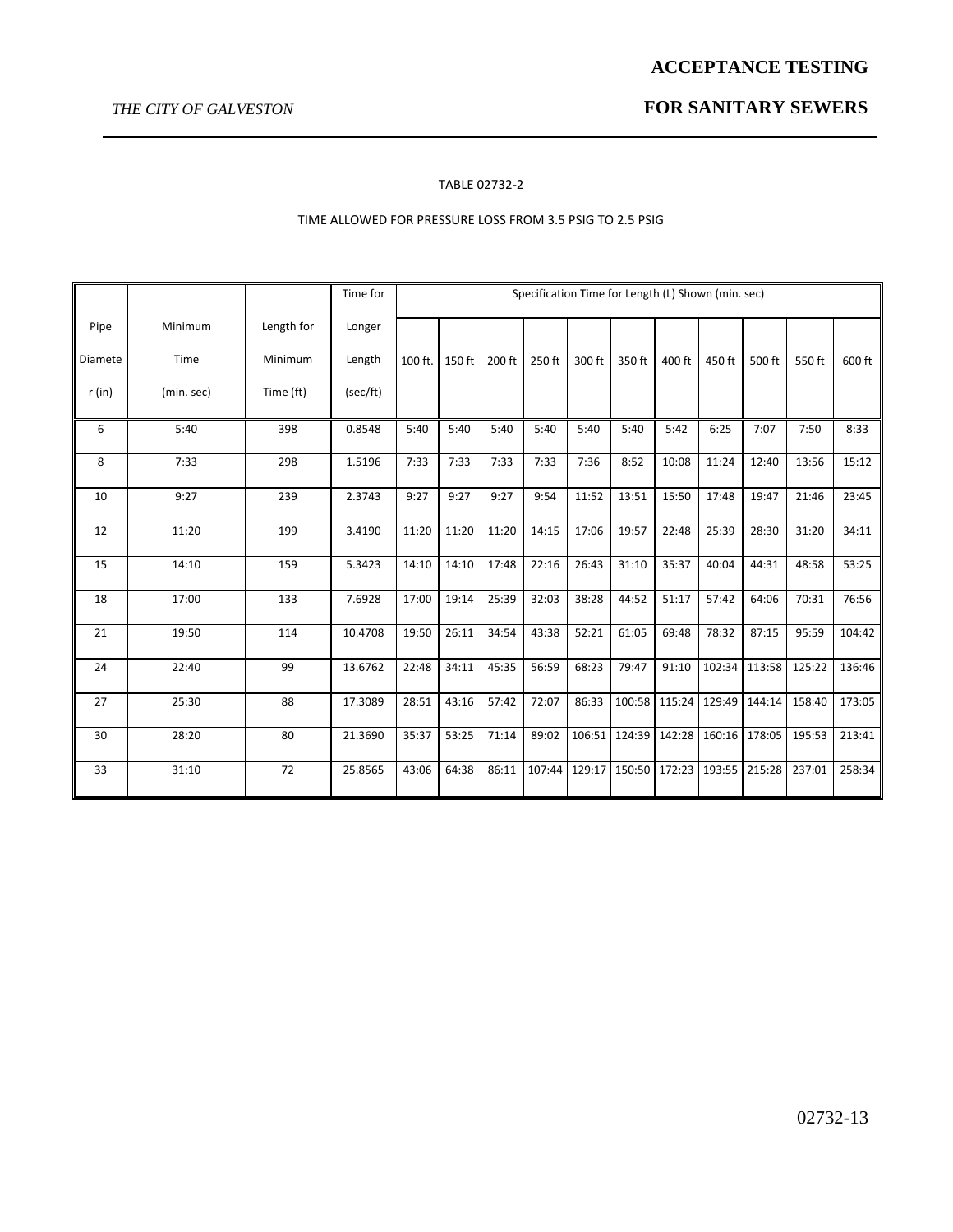## TABLE 02732-3

## MINIMUM TESTING TIMES FOR LOW PRESSURE AIR TEST

| PIPE DIAMETER | <b>MINIMUM TIME</b> | <b>LENGTH FOR</b><br>MINIMUM TIME | TIME FOR LONGER<br>LENGTH |
|---------------|---------------------|-----------------------------------|---------------------------|
| (inches)      | (seconds)           | (feet)                            | (seconds)                 |
| 6             | 340                 | 398                               | 0.855(L)                  |
| 8             | 454                 | 298                               | 1.520(L)                  |
| 10            | 567                 | 239                               | 2.374(L)                  |
| 12            | 680                 | 199                               | 3.419(L)                  |
| 15            | 850                 | 159                               | 5.342(L)                  |
| 18            | 1020                | 133                               | 7.693(L)                  |
| 21            | 1190                | 114                               | 10.471 (L)                |
| 24            | 1360                | 100                               | 13.676 (L)                |
| 27            | 1530                | 88                                | 17.309 (L)                |
| 30            | 1700                | 80                                | 21.369 (L)                |
| 33            | 1870                | 72                                | 25.856 (L)                |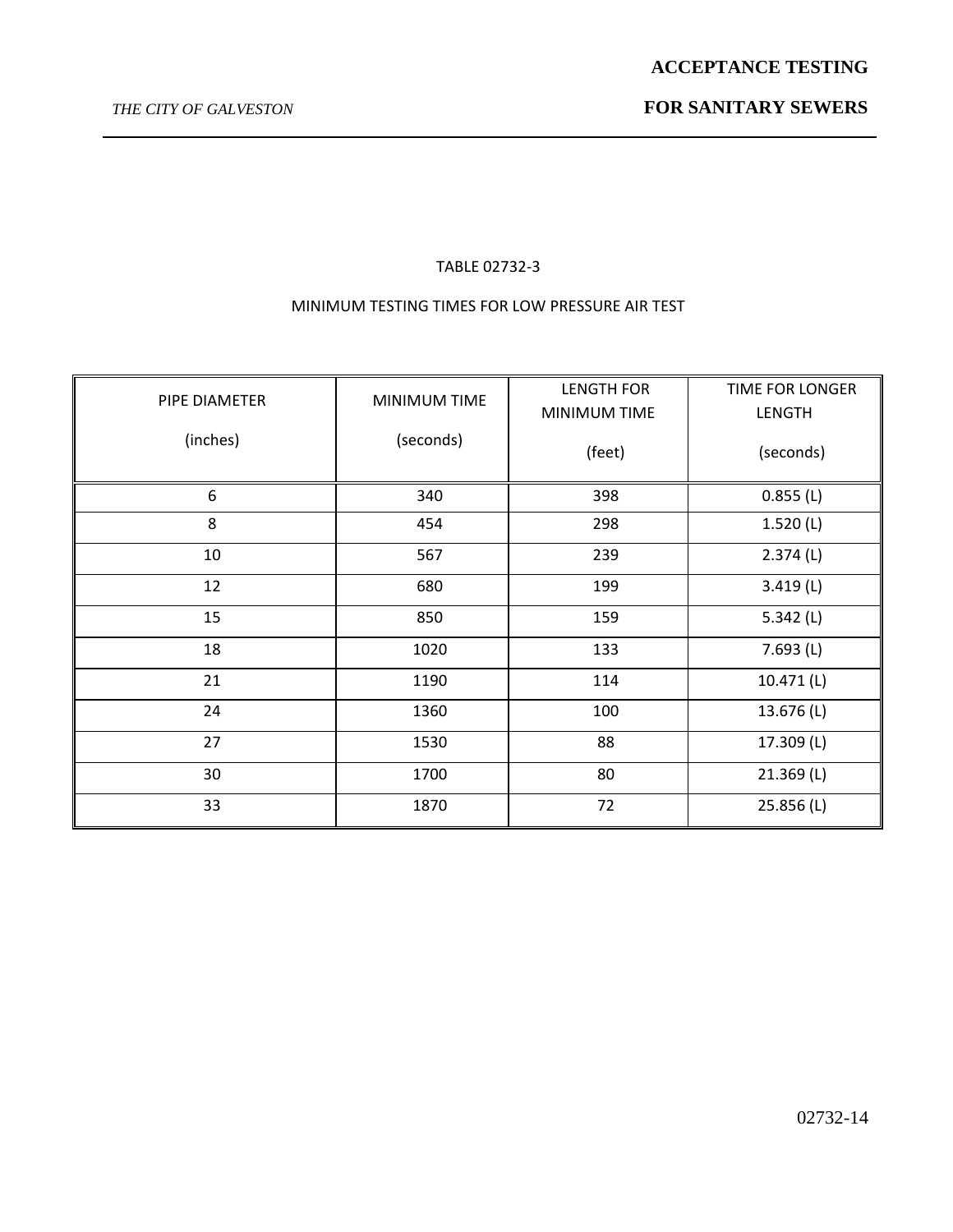### TABLE 02732-4

## VACUUM TEST TIME TABLE

| <b>DEPTH IN FEET</b>                            | TIME IN SECONDS BY PIPE DIAMETER |     |     |  |  |
|-------------------------------------------------|----------------------------------|-----|-----|--|--|
|                                                 | 48"                              | 60" | 72" |  |  |
| 4                                               | 10                               | 13  | 16  |  |  |
| 8                                               | 20                               | 26  | 32  |  |  |
| 12                                              | 30                               | 39  | 48  |  |  |
| 16                                              | 40                               | 52  | 64  |  |  |
| 20                                              | 50                               | 65  | 80  |  |  |
| 24                                              | 60                               | 78  | 96  |  |  |
| $*(T)*$                                         | 5.0                              | 6.5 | 8.0 |  |  |
| * Add T times for each additional 2-foot depth. |                                  |     |     |  |  |

(The values listed above have been extrapolated from ASTM C 924-85)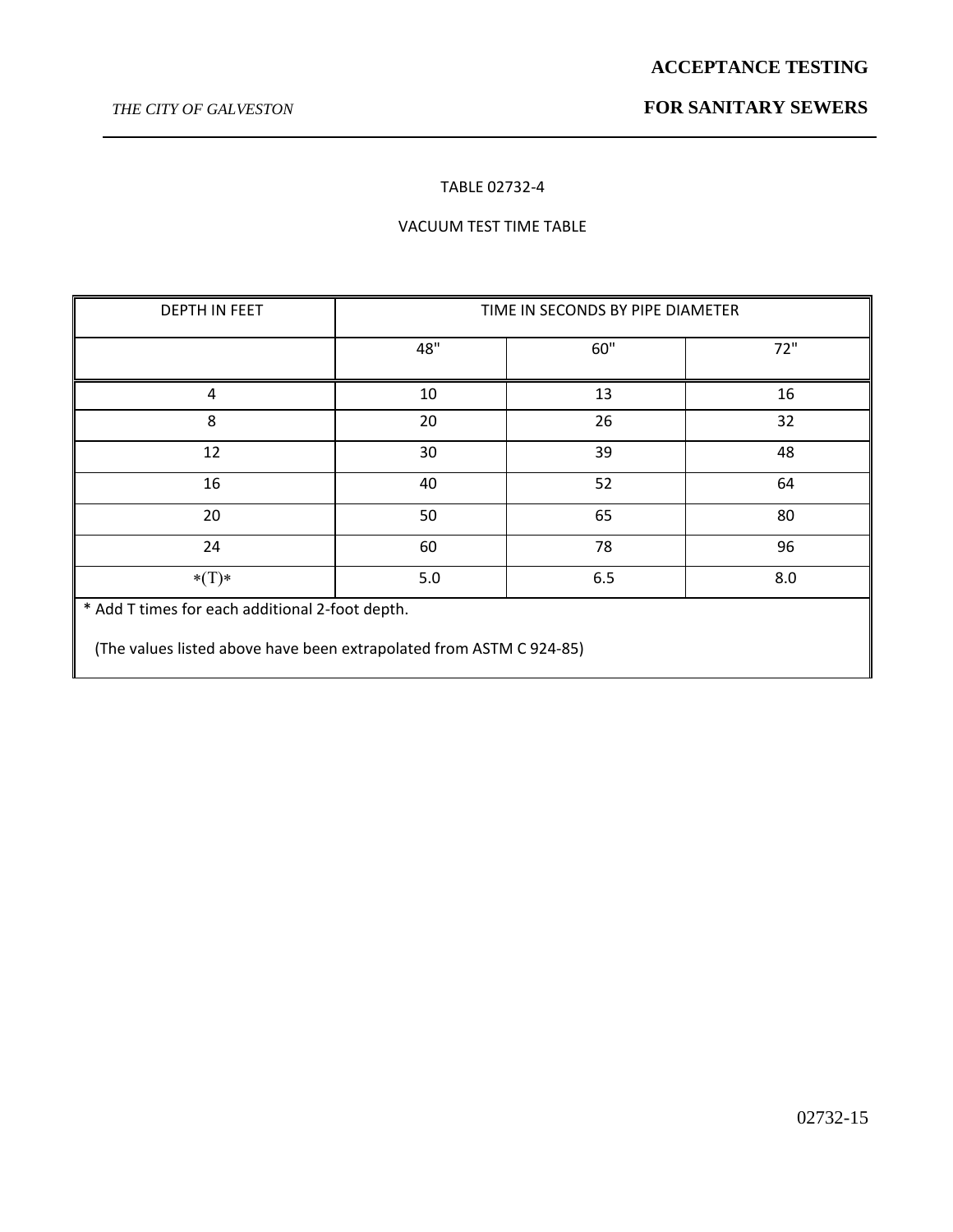## *THE CITY OF GALVESTON* **FOR SANITARY SEWERS**

#### TABLE 02732-5

### PIPE VS. MANDREL DIAMETER

| Material and Wall Construction          | Nominal Size(Inches) | Average I.D. (Inches) | Minimum Mandrel Diameter |
|-----------------------------------------|----------------------|-----------------------|--------------------------|
| PVC-Solid (SDR 26)                      | 6                    | 5.764                 | 5.476                    |
|                                         | 8                    | 7.715                 | 7.329                    |
|                                         | 10                   | 9.646                 | 9.162                    |
| PVC-Solid (SDR 35)                      | 12                   | 11.737                | 11.150                   |
|                                         | 15                   | 14.374                | 13.655                   |
|                                         | 18                   | 17.629                | 16.748                   |
|                                         | 21                   | 20.783                | 19.744                   |
|                                         | 24                   | 23.381                | 22.120                   |
|                                         | 27                   | 26.351                | 25.033                   |
| <b>PVC-Truss</b>                        | $8\phantom{1}$       | 7.750                 | 7.363                    |
|                                         | $10\,$               | 9.750                 | 9.263                    |
|                                         | 12                   | 11.790                | 11.201                   |
|                                         | 15                   | 14.770                | 14.032                   |
| PVC-Profile (ASTM F 794)                | 12                   | 11.740                | 11.153                   |
|                                         | 15                   | 14.370                | 13.652                   |
|                                         | 18                   | 17.650                | 16.768                   |
|                                         | 21                   | 20.750                | 19.713                   |
|                                         | 24                   | 23.500                | 22.325                   |
|                                         | 27                   | 26.500                | 25.175                   |
|                                         | 30                   | 29.500                | 28.025                   |
|                                         | 36                   | 35.500                | 33.725                   |
|                                         | 42                   | 41.500                | 39.425                   |
|                                         | 48                   | 47.500                | 45.125                   |
| HDPE-Profile                            | 18                   | 18.000                | 17.100                   |
|                                         | 21                   | 21.000                | 19.950                   |
|                                         | 24                   | 24.000                | 22.800                   |
|                                         | 27                   | 27.000                | 25.650                   |
|                                         | 30                   | 30.000                | 28.500                   |
|                                         | 36                   | 36.000                | 34.200                   |
|                                         | 42                   | 42.000                | 39.900                   |
|                                         | 48                   | 48.000                | 45.600                   |
|                                         | 54                   | 54.000                | 51.300                   |
|                                         | 60                   | 60.000                | 57.000                   |
| Fiberglass-Centrifugally Cast (Class SN | 12                   | 12.85                 | 11.822                   |
|                                         | 18                   | 18.66                 | 17.727                   |
|                                         | 20                   | 20.68                 | 19.646                   |
|                                         | 24                   | 24.72                 | 23.484                   |
|                                         | 30                   | 30.68                 | 29.146                   |
|                                         | 36                   | 36.74                 | 34.903                   |
|                                         | 42                   | 42.70                 | 40.565                   |
|                                         | 48                   | 48.76                 | 46.322                   |
|                                         | 54                   | 54.82                 | 52.079                   |
|                                         | 60                   | 60.38                 | 57.361                   |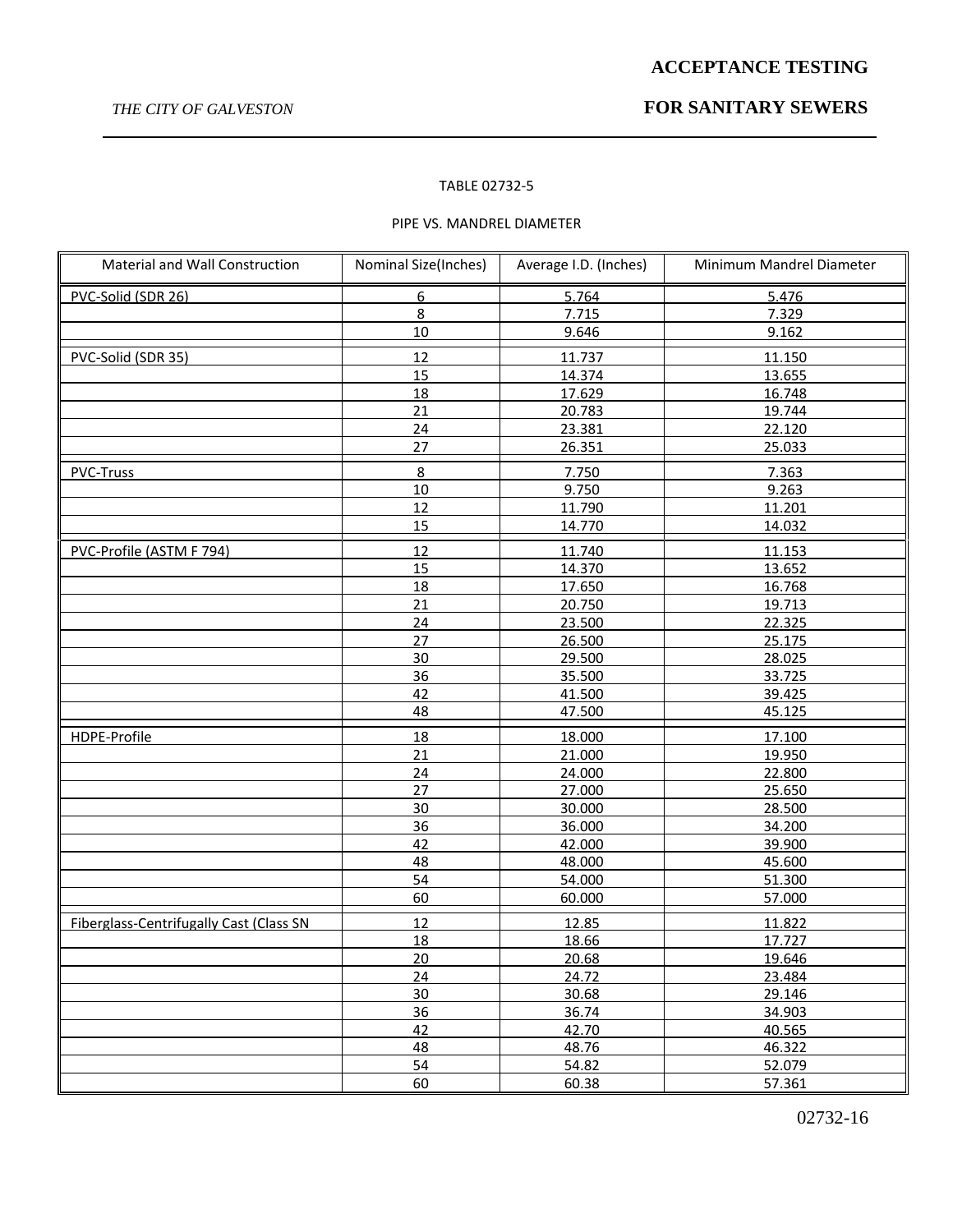## *THE CITY OF GALVESTON* **FOR SANITARY SEWERS**

# **Mandrel Test Data Sheet City of Galveston, Texas**

| Date:     | Project: |                         |
|-----------|----------|-------------------------|
| Material: | Sheet #: | Max Allowed Deflection: |

| Upstream MH Sta. # | Downstream MH<br>Sta. $#$ | Pipe Dia. (inches) | Length (feet | Pass or<br>Fail |
|--------------------|---------------------------|--------------------|--------------|-----------------|
|                    |                           |                    |              |                 |
|                    |                           |                    |              |                 |
|                    |                           |                    |              |                 |
|                    |                           |                    |              |                 |
|                    |                           |                    |              |                 |
|                    |                           |                    |              |                 |
|                    |                           |                    |              |                 |
|                    |                           |                    |              |                 |
|                    |                           |                    |              |                 |
|                    |                           |                    |              |                 |

| Inspector: |             | Date: |
|------------|-------------|-------|
|            | (Signature) |       |
|            |             |       |

Contractor: Date:

(Signature)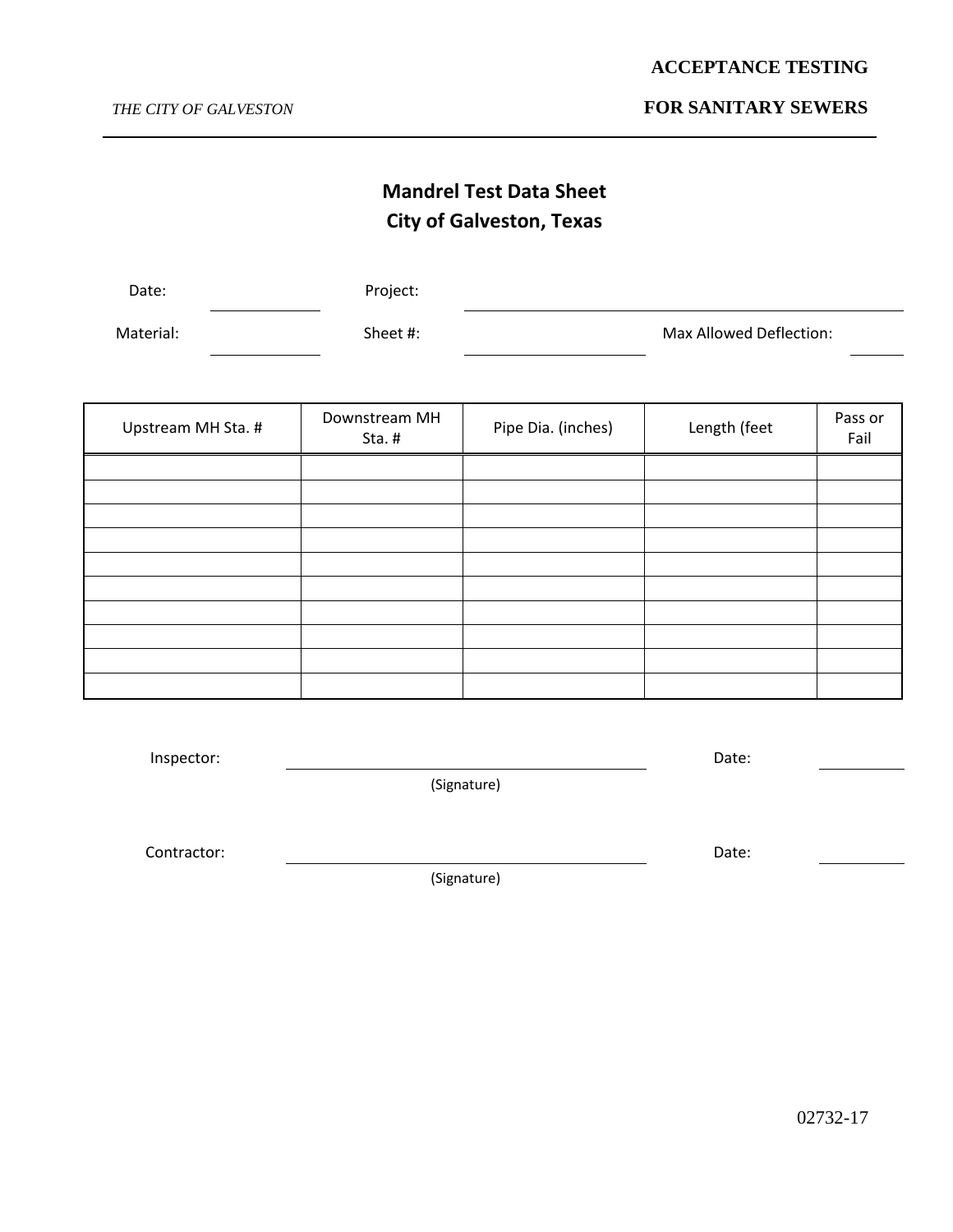## *THE CITY OF GALVESTON* **FOR SANITARY SEWERS**

| Material and Wall<br>Construction | <b>Nominal Size</b><br>(Inches) | Average I.D> (Inches) | Minimum<br>Mandrel<br>Diameter<br>(Inches) |
|-----------------------------------|---------------------------------|-----------------------|--------------------------------------------|
|                                   | 6                               | 5.764                 | 5.476                                      |
| PVC-Solid (SDR 26)                | 8                               | 7.715                 | 7.329                                      |
|                                   | 10                              | 9.646                 | 9.162                                      |
|                                   | 12                              | 11.737                | 11.150                                     |
|                                   | 15                              | 14.374                | 13.655                                     |
|                                   | 18                              | 17.629                | 16.748                                     |
| PVC-SOLID (SDR 35)                | 21                              | 20.783                | 19.744                                     |
|                                   | 24                              | 23.381                | 22.120                                     |
|                                   | 27                              | 26.351                | 25.033                                     |
|                                   | 8                               | 7.750                 | 7.363                                      |
| <b>PVC-Truss</b>                  | 10                              | 9.750                 | 9.263                                      |
|                                   | 12                              | 11.790                | 11.201                                     |
|                                   | 15                              | 14.770                | 14.032                                     |
|                                   | 12                              | 11.740                | 11.153                                     |
|                                   | 15                              | 14.370                | 13.652                                     |
|                                   | 18                              | 17.650                | 16.768                                     |
|                                   | 21                              | 20.750                | 19.713                                     |
| PVC-Profile (ASTM F 794)          | 24                              | 23.500                | 22.325                                     |
|                                   | 27                              | 26.500                | 25.175                                     |
|                                   | 30                              | 29.500                | 28.025                                     |
|                                   | 36                              | 35.500                | 33.725                                     |
|                                   | 42                              | 41.500                | 39.425                                     |
|                                   | 48                              | 47.500                | 45.125                                     |
|                                   | 18                              | 18.000                | 17.100                                     |
|                                   | 21                              | 21.000                | 19.950                                     |
|                                   | 24                              | 24.000                | 22.800                                     |
|                                   | 27                              | 27.000                | 25.650                                     |
| HDPE-Profile                      | 30                              | 30.000                | 28.500                                     |
|                                   | 36                              | 36.000                | 34.200                                     |
|                                   | 42                              | 42.000                | 39.900                                     |
|                                   | 48                              | 48.000                | 45.600                                     |
|                                   | 54                              | 54.000                | 51.300                                     |
|                                   | 60                              | 60.000                | 57.000                                     |

PIPE VS. MANDREL DIAMETER

02732-18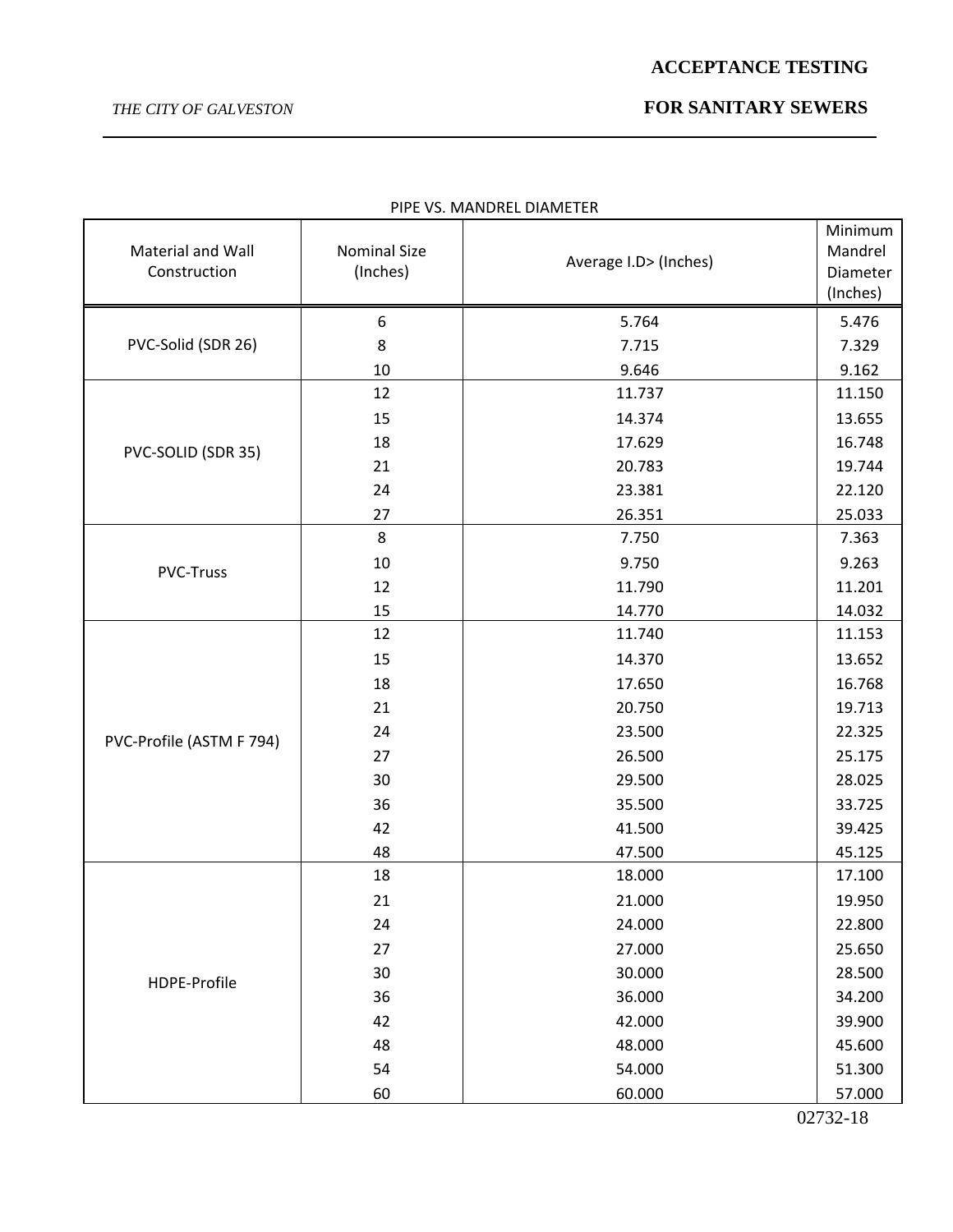## *THE CITY OF GALVESTON* **FOR SANITARY SEWERS**

|                          | 12 | 12.850 | 11.822 |
|--------------------------|----|--------|--------|
|                          | 18 | 18.660 | 17.727 |
|                          | 20 | 20.680 | 19.646 |
|                          | 24 | 24.720 | 23.484 |
| Fiberglass-Centrifugally | 30 | 30.680 | 29.146 |
|                          | 36 | 36.740 | 34.903 |
|                          | 42 | 42.700 | 40.565 |
|                          | 48 | 48.760 | 46.322 |
|                          | 54 | 54.820 | 52.079 |
|                          | 60 | 60.380 | 57.361 |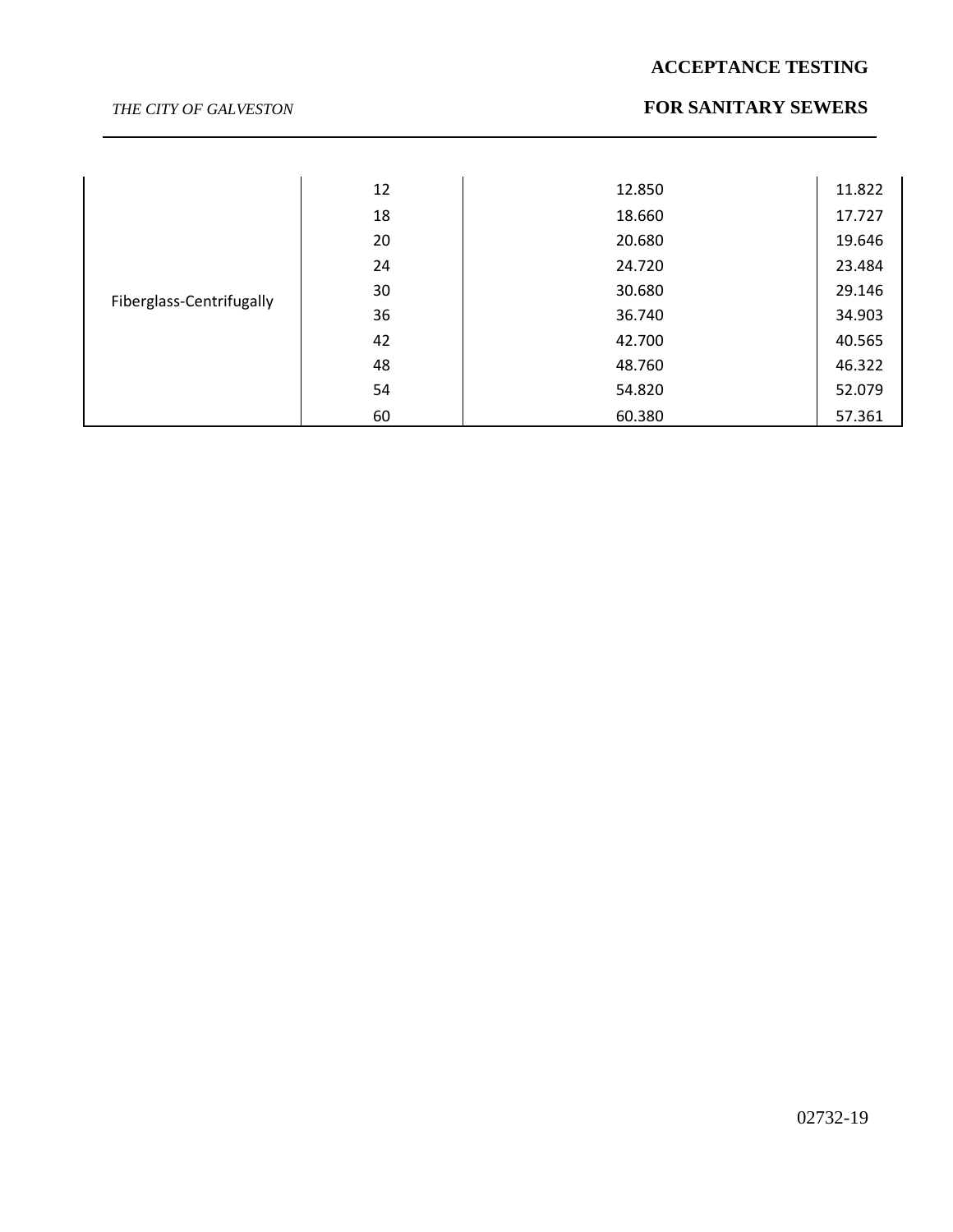## *THE CITY OF GALVESTON* **FOR SANITARY SEWERS**

# **Leakage Testing for Sanitary Sewer Lines City of Galveston, Texas**

| Project:   | Sheet #: | Location:   |
|------------|----------|-------------|
| Inspector: | Date:    | Contractor: |

## **Line Test Log**

| Test<br>$\#$   | Manhole<br>UP | Manhole<br>Down | Line<br>Length | Line<br>Diameter | Avg.<br>Depth<br>$\mathsf{of}$<br>Line | Avg.<br>Depth<br>$\mathsf{of}$<br>Ground-<br>water | Start Air<br>Pressure | End Air<br>Pressure | Time<br>Elapsed | Time<br>Allowed<br>(per<br>table*) | Pass<br>or Fail | Inspector | Contractor |
|----------------|---------------|-----------------|----------------|------------------|----------------------------------------|----------------------------------------------------|-----------------------|---------------------|-----------------|------------------------------------|-----------------|-----------|------------|
| $\mathbf{1}$   |               |                 |                |                  |                                        |                                                    |                       |                     |                 |                                    |                 |           |            |
| $\overline{2}$ |               |                 |                |                  |                                        |                                                    |                       |                     |                 |                                    |                 |           |            |
| 3              |               |                 |                |                  |                                        |                                                    |                       |                     |                 |                                    |                 |           |            |
| $\overline{4}$ |               |                 |                |                  |                                        |                                                    |                       |                     |                 |                                    |                 |           |            |
| 5              |               |                 |                |                  |                                        |                                                    |                       |                     |                 |                                    |                 |           |            |
| 6              |               |                 |                |                  |                                        |                                                    |                       |                     |                 |                                    |                 |           |            |
| $\overline{7}$ |               |                 |                |                  |                                        |                                                    |                       |                     |                 |                                    |                 |           |            |
| 8              |               |                 |                |                  |                                        |                                                    |                       |                     |                 |                                    |                 |           |            |
| 9              |               |                 |                |                  |                                        |                                                    |                       |                     |                 |                                    |                 |           |            |
| 10             |               |                 |                |                  |                                        |                                                    |                       |                     |                 |                                    |                 |           |            |
| 11             |               |                 |                |                  |                                        |                                                    |                       |                     |                 |                                    |                 |           |            |
| 12             |               |                 |                |                  |                                        |                                                    |                       |                     |                 |                                    |                 |           |            |
| 13             |               |                 |                |                  |                                        |                                                    |                       |                     |                 |                                    |                 |           |            |
| 14             |               |                 |                |                  |                                        |                                                    |                       |                     |                 |                                    |                 |           |            |
| 15             |               |                 |                |                  |                                        |                                                    |                       |                     |                 |                                    |                 |           |            |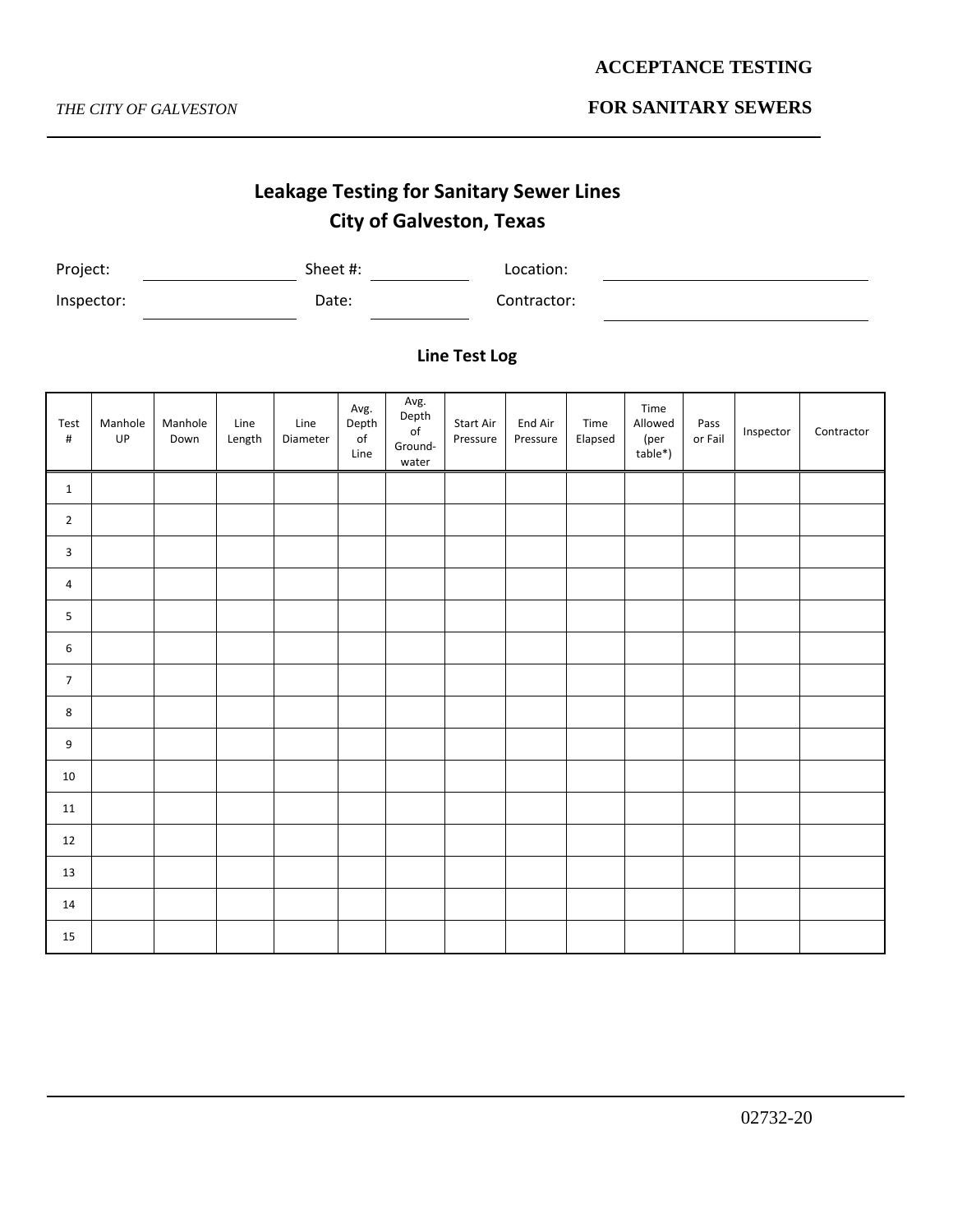## *THE CITY OF GALVESTON* **FOR SANITARY SEWERS**

| Pipe<br>Dia. (in) | Min.<br>Time<br>(min.<br>sec.) | Length<br>for Min.<br>Time (ft) | Time<br>for<br>Longer<br>Length<br>(sec/ft) | Specification Time for Length (L) Shown (min. sec.) |            |         |         |         |         |         |         |         |         |         |  |
|-------------------|--------------------------------|---------------------------------|---------------------------------------------|-----------------------------------------------------|------------|---------|---------|---------|---------|---------|---------|---------|---------|---------|--|
|                   |                                |                                 |                                             | 100 ft.                                             | 150<br>ft. | 200 ft. | 250 ft. | 300 ft. | 350 ft. | 400 ft. | 450 ft. | 500 ft. | 550 ft. | 600 ft. |  |
| 6                 | 5:40                           | 398                             | 0.8548                                      | 5:40                                                | 5:40       | 5:40    | 5:40    | 5:40    | 5:40    | 5:42    | 6:25    | 7:07    | 7:50    | 8:33    |  |
| 8                 | 7:33                           | 298                             | 1.5196                                      | 7:33                                                | 7:33       | 7:33    | 7:33    | 7:36    | 8:52    | 10:08   | 11:24   | 12:40   | 13:56   | 15:12   |  |
| 10                | 9:27                           | 239                             | 2.3743                                      | 9:27                                                | 9:27       | 9:27    | 9:54    | 11:52   | 13:51   | 15:50   | 17:48   | 19:47   | 21:46   | 23:45   |  |
| 12                | 11:20                          | 199                             | 3.419                                       | 11:20                                               | 11:20      | 11:20   | 14:15   | 17:06   | 19:57   | 22:48   | 25:39   | 28:30   | 31:20   | 34:11   |  |
| 15                | 14:10                          | 157                             | 5.3423                                      | 14:10                                               | 14:10      | 17:48   | 22:16   | 26:43   | 31:10   | 35:37   | 40:04   | 44:31   | 48:58   | 53:25   |  |
| 18                | 17:00                          | 133                             | 7.6928                                      | 17:00                                               | 19:14      | 25:39   | 32:03   | 38:28   | 44:52   | 51:17   | 57:42   | 64:06   | 70:31   | 76:56   |  |
| 21                | 19:50                          | 114                             | 10.7408                                     | 19:50                                               | 26:11      | 34:54   | 43:38   | 52:21   | 61:05   | 69:48   | 78:32   | 87:15   | 95:59   | 104:42  |  |
| 24                | 22:40                          | 99                              | 13.6762                                     | 22:48                                               | 34:11      | 45:35   | 56:59   | 68:23   | 79:47   | 91:10   | 102:34  | 113:58  | 125:22  | 136:46  |  |
| 27                | 25:30                          | 88                              | 17.3089                                     | 28:51                                               | 43:16      | 57:42   | 72:07   | 86:33   | 100:58  | 115:24  | 129:49  | 144:14  | 158:40  | 173:05  |  |
| 30                | 28:20                          | 80                              | 21.369                                      | 35:37                                               | 53:25      | 71:14   | 89:02   | 106:51  | 124:39  | 142:28  | 160:16  | 178:05  | 195:53  | 213:41  |  |
| 33                | 31:10                          | 72                              | 25.8565                                     | 43:06                                               | 64:38      | 86:11   | 107:44  | 129:17  | 150:50  | 172:23  | 193:55  | 215:28  | 237:01  | 258:34  |  |

### TIME ALLOWED FOR PRESSURE LOSS FROM 3.5 PSIG TO 2.5 PSIG